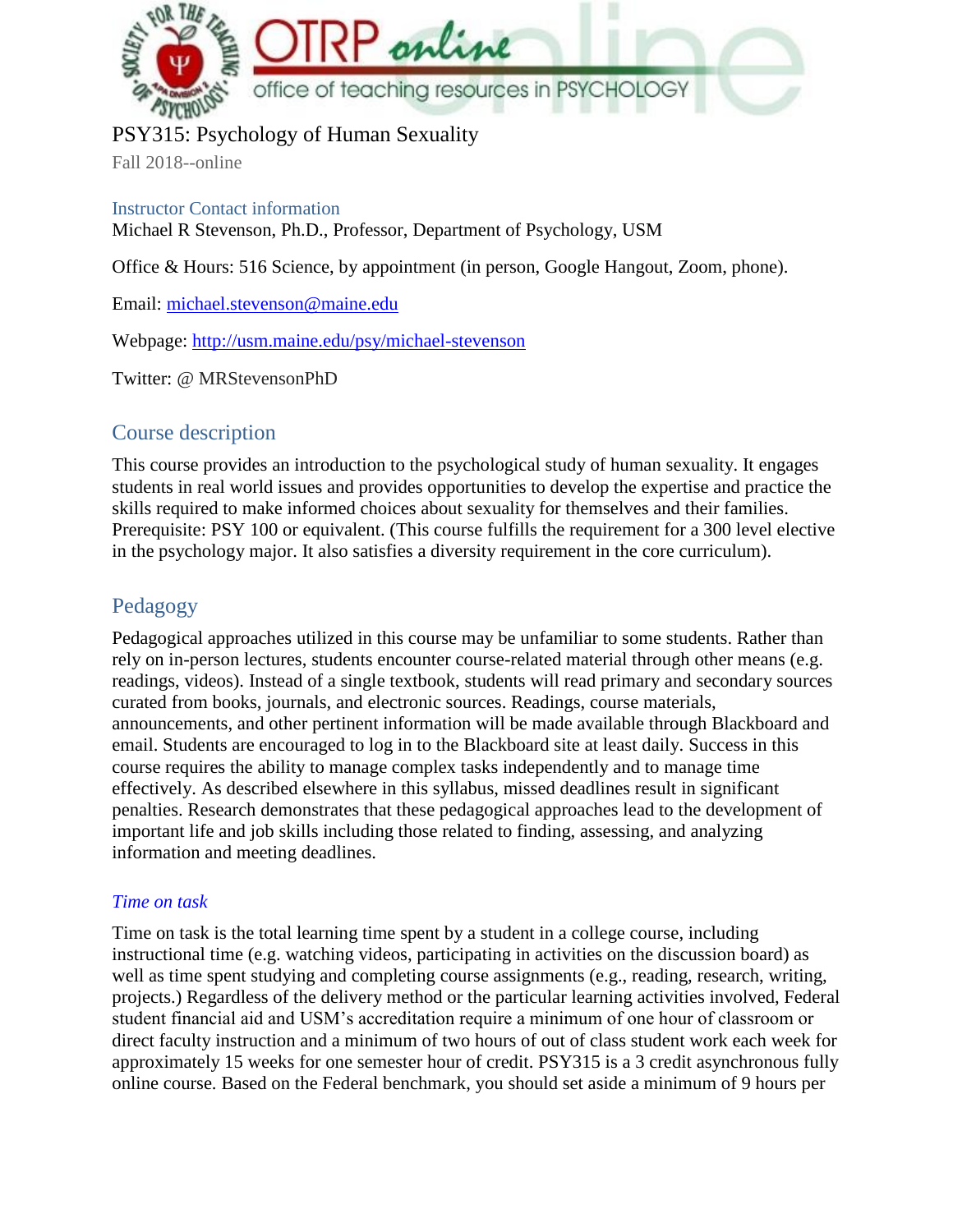week for work associated with this course. Please consider these expectations as you develop your time management plan for this course.

### *Course Structure*

Psychology of Human Sexuality is an asynchronous online course. We will use Blackboard to access digital course materials, complete assessments, and post writing assignments. To access the course in Blackboard, navigate to<http://bb.courses.maine.edu/> (note: due to a compatibility issue, you may need to copy and paste this link into your web browser). Sign in using your Maine Street username and password.

The instructor's role in an asynchronous, online course can be quite different from what you may have experienced in classes offered through other modalities. Rather than a "sage-on-a-stage," the instructor's role in this course may be better described as a curator, facilitator, coach, and guide. Rest assured that we will interact frequently (at least electronically), often on an individual basis. You will also receive constructive feedback from the instructor on each component of the Wiki assignment using the relevant rubrics. You will provide (and receive) feedback from other students as well. As questions arise, be sure to make them known, privately via email [\(michael.stevenson@maine.edu\)](mailto:michael.stevenson@maine.edu), or within the relevant discussion thread so that all of us have the opportunity to reply. (You can also contact other students in the course through the email function in Blackboard!)

# Communication

The instructor will monitor electronic communication through Blackboard and email at least daily (during the traditional work week). Students may contact the instructor about courserelated concerns through email at michael.stevenson@maine.edu. For example, if you have a question about content, you want me to be aware of your personal circumstances (e.g. a learning disability) or you have a concern about your grades, email is preferred. However, I suggest that you not put extremely personal information in email! Keep in mind that email, especially those sent to my university email address, can be accessed by others in some circumstances (e.g. a freedom of information request). Perhaps I am old-fashioned, but I still try to find another communication mechanism for sensitive information (e.g. phone, Hangout, Zoom, Skype)! Acknowledgments or responses to inquiries can usually be expected within one business day (e.g. if an inquiry is received on a Friday at noon, a response can be expected by Monday at noon). If I am away from my computer and unable to meet this aspiration, I will post an announcement in Blackboard.

Please monitor your maine.edu email address at least **daily**. Students who forward their university email to a personal account have often discovered that they miss important information. In addition, email sent to the instructor from a personal account not associated with maine.edu is sometimes overlooked, mistaken for spam, or unidentifiable because it does not match an email address listed in MaineStreet and Blackboard.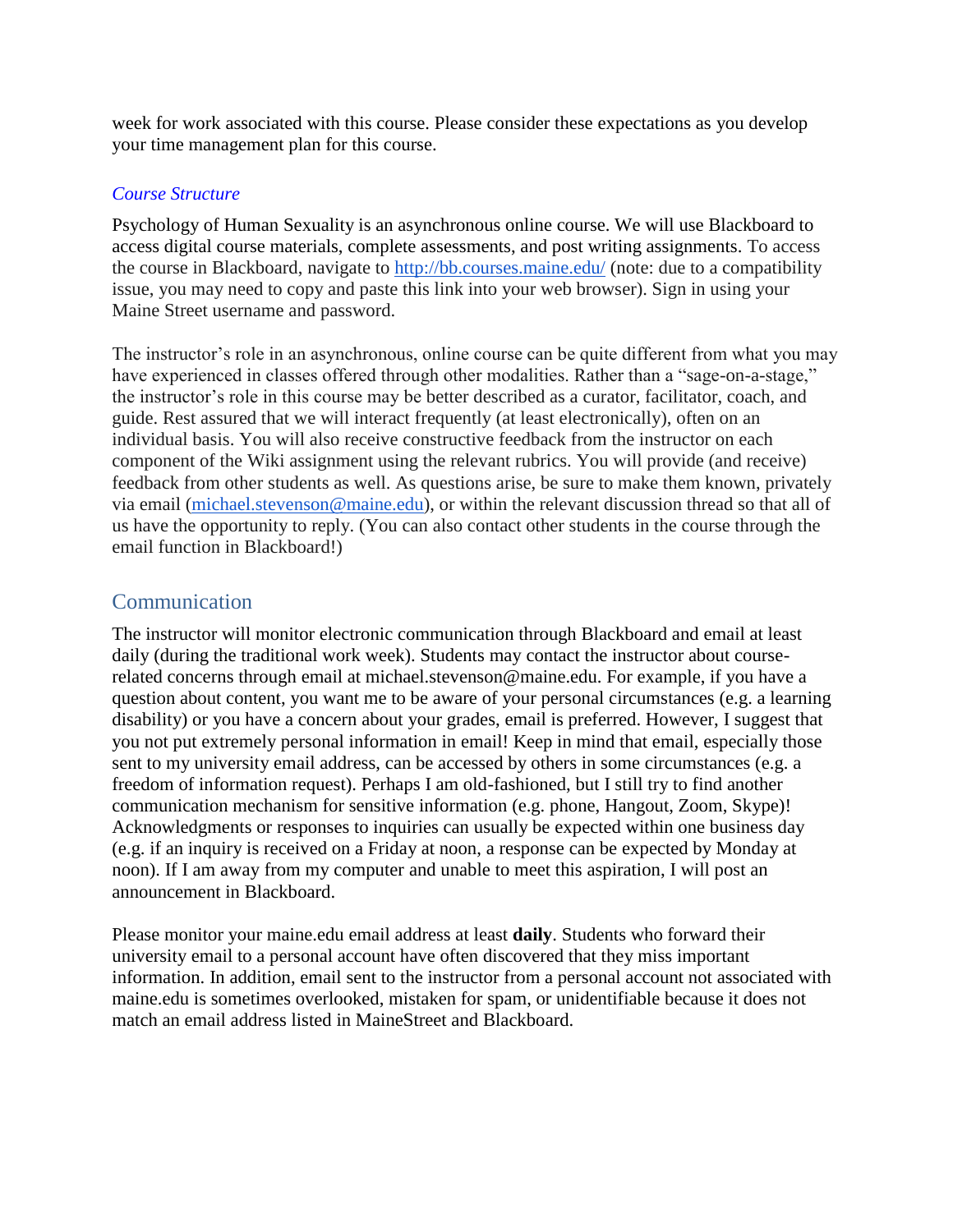### *Netiquette*

Our text-based communication is vital in this course because it is the primary--and sometimes only--way we will connect with each other. Please be careful and considerate in all your communications. Carefully consider what you are saying and remember that your readers (fellow students and instructors) might not infer your intent. These are a few suggestions:

1. Take a moment to re-read everything you write--assume that it will be taken in the worst possible light. (Doing so will also provide you the opportunity to correct typos and other errors).

2. Extend courtesy to others--assume the most charitable light possible. Doing so will make communication easier and far more civil.

3. Keep in mind that the online medium is poor at conveying tone. What was intended as a joke may not always be read as such. (irony is especially difficult to convey in a text-based context).

4. If you feel angry or frustrated, give yourself time before submitting a response, possibly even overnight.

5. If you aren't sure how something will come across, ask someone else to read it over and give you feedback. Always re-read or preview messages in the discussion board or email before sending them.

# **Policies**

### *Academic integrity*

Students are expected to complete graded work for this course independently. Using another student's work and/or plagiarizing published material (whether electronic or print) will be considered cheating. If you have questions about what constitutes plagiarism, please ask or contact the Chief Student Affairs Office at 207-780-4035. Evidence of academic dishonesty will result in a zero for that assignment and a report will be filed.

Accessing notes, the readings, websites, Siri, friends and any other source that is not in your memory while taking a quiz or exam is considered cheating and is strictly forbidden. The purpose of these activities is to assess what you know, not what you can find out. Time limits on quizzes are intended to keep you focused on this activity and to reduce the temptation to cheat.

### *Deadlines*

All assessment deadlines are displayed in this document and on the Bb site in Eastern Time. Please record them in your personal calendar or whatever time management tool you use to keep yourself on schedule. You are always welcome to work ahead. However, you cannot get behind! Missed deadlines may impact the progress of other students, limit the feedback you receive, and prevent you from achieving important course goals. Missing deadlines also results in significant penalties. Ten (10) points will be deducted from the total score for any assessment submitted after the deadline unless arrangements are made well in advance.

As described in detail elsewhere in this syllabus, weekly quizzes and discussion board posts are worth 10 points each. As a result, a zero will be entered into the gradebook for any quiz or post not submitted by the deadline. This usually occurs on Monday morning after a Sunday 11:59 PM deadline. Failure to post a final draft of the Wiki entry on schedule will result in a 10 point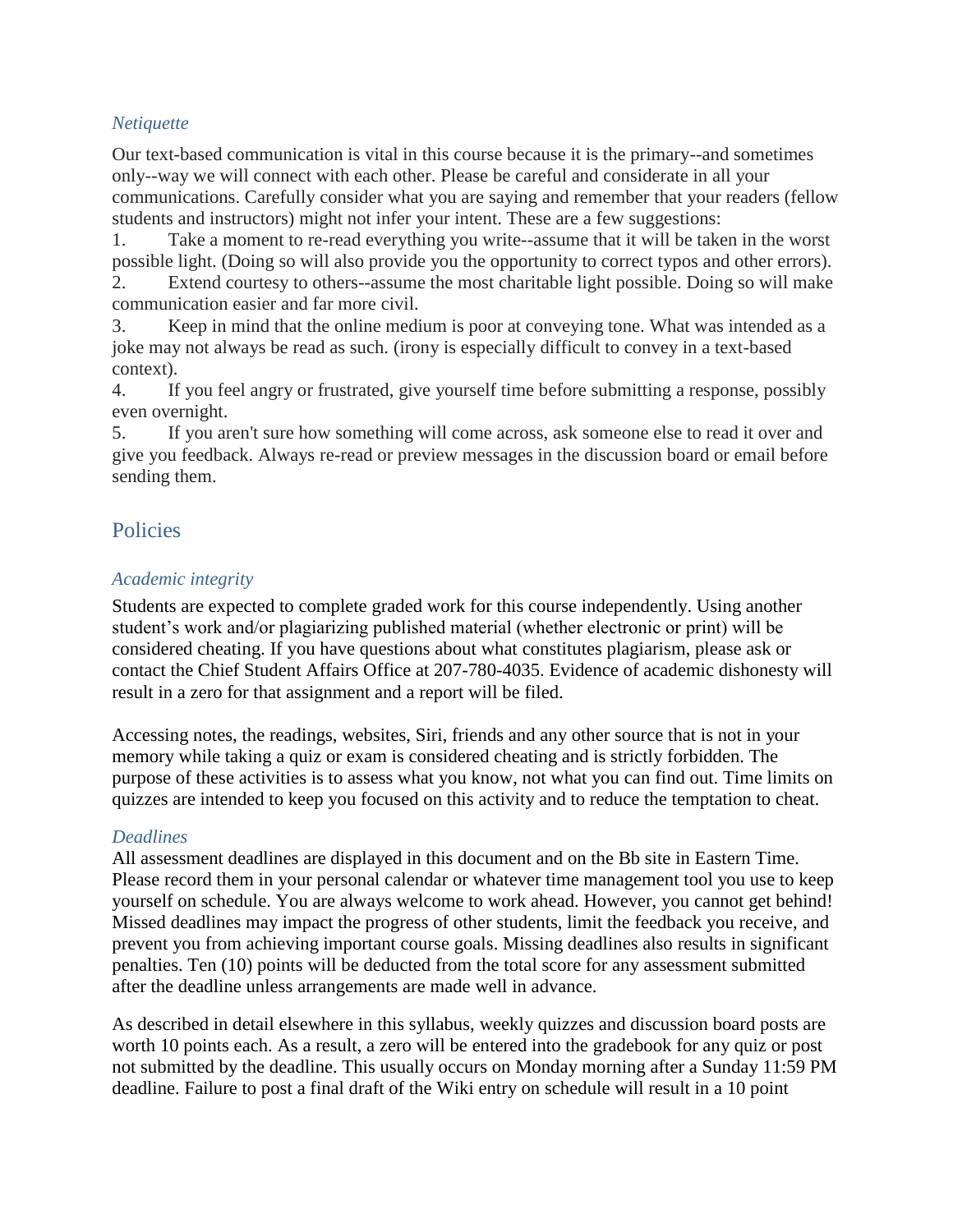penalty for each 24 hour period it is overdue (e.g. if the final draft is posted 48 hours late, 20 points will be deducted from the final score).

If unanticipated things come up, like a death in family or an illness, let me know. However, I do not extend deadlines after they have passed. Please let me know that you need an extension well before an assignment is due. Failure to do so generally means no extension. An email to [michael.stevenson@maine.edu](mailto:michael.stevenson@maine.edu) describing the circumstances that might justify an extension is usually sufficient but keep in mind that I am not always sitting at my computer (especially on weekends). Extensions may be granted for emergencies, accidents, illnesses and the like. Extensions are not likely in cases of forgetfulness, poor time management, or poor planning.

#### *Accommodations*

The University is committed to providing students with documented disabilities equal access to all university programs and services. If you have a disability and would like to request accommodations, you must register with the Disability Services Center. Timely notification is essential. The Disability Services Center can be reached by calling 207-780-4706 or by email at dsc-usm@maine.edu. If you have already received an accommodation letter from the Disability Services Center, please provide me with that information as soon as possible. We will work together to ensure that course materials are accessible and necessary accommodations are available.

#### *Sexual Discrimination Reporting*

The University of Southern Maine is committed to making its campuses safe places for students. Because of this commitment, if you tell a professor or staff person about an experience of sexual assault, sexual harassment, stalking, relationship abuse (dating violence and domestic violence), sexual misconduct, or any form of gender discrimination involving members of the campus communities, the professor or staff person is required to report this information to the campus Title IX Coordinator, Betsy Stivers 207-780-4709, or Deputy Coordinator, Sarah Holmes 207- 780-5767.

If students want to speak with someone confidentially, the following resources are available: University Health and Counseling (207-780-4050); or Religious and Spiritual Life Council (Only Ordained Chaplains are confidential resources: 207-228-8093).

In Portland ME you can also contact 24 Hour Domestic Violence Hotline (1-866-834-4357); 24 Hour Sexual Assault Hotline (1-800-313-9900).

In Lewiston ME you can also contact Safe Voices (1-800-559-2927) or Sexual Assault Prevention and Response Services (1-800-871-7741).

#### *Equal Opportunity*

University of Southern Maine shall not discriminate on the grounds of race, color, religion, sex, sexual orientation, national origin or citizenship status, age, disability or veteran's status in education, employment, and all other areas of the University. Discrimination inquiries should be directed to Betsy Stivers, Director, Equal Opportunity Center of Excellence. She can be reached at 780-4709 or [elizabeth.stivers@maine.edu.](mailto:elizabeth.stivers@maine.edu)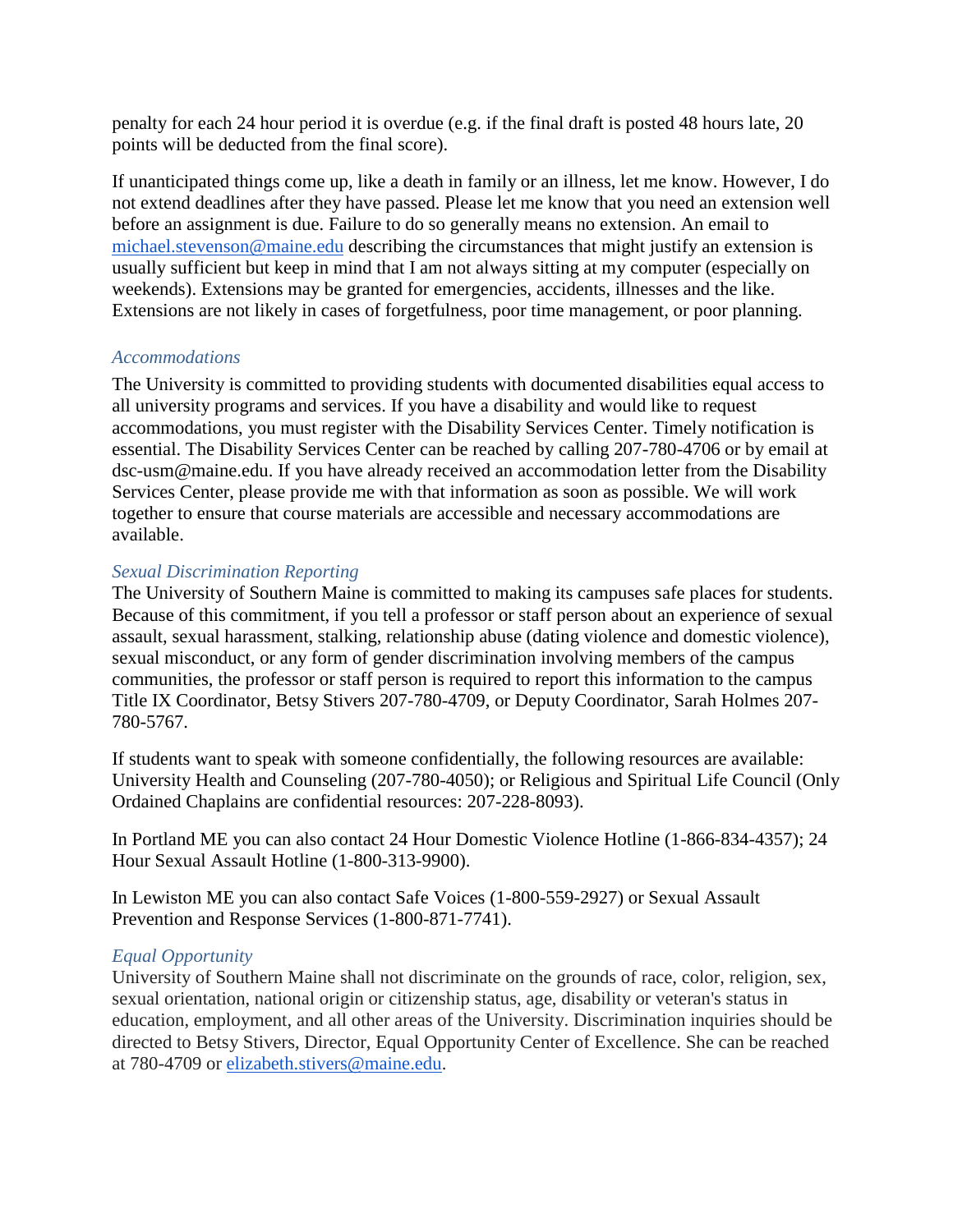### *Observance of religious holidays*

Should you wish to observe a religious holy day that conflicts with our course schedule, I will work with you to reschedule assignments or to provide information about missed course material as long as arrangements are made within the first two weeks of the semester. However, given the structure of this online course, you can easily work ahead to avoid such conflicts. In fact, if you need to be away from your computer and course work for a brief period of time for any reason, you are welcome to work ahead to ensure your success in the course despite your need to be away.

### **Resources**

### *University Libraries*

The University libraries provide many materials and services in support of student research, including electronic databases, journals, electronic and print books, librarian-curated subject guides, and interlibrary loan services. An activated library barcode on the student ID card is all that is necessary to use library services.

Basic research assistance is available both online [\(http://usm.maine.libanswers.com/\)](http://usm.maine.libanswers.com/) and in person at the reference desks during the library's' extensive hours. A general research guide for Psychology is available at: [http://usm.maine.libguides.com/psychology.](http://usm.maine.libguides.com/psychology) More in-depth research sessions can also be scheduled; contact our assigned liaison librarian, Pat Prieto, at 207-780- 5662, pprieto@maine.edu, or via the appointment button on the research guide mentioned above. Ms. Prieto has also developed a library guide specifically for this course which can be found at [http://usm.maine.libguides.com/psy315.](http://usm.maine.libguides.com/psy315)

### *Writing Support*

You are encouraged to consult the writing tutors in the Learning Commons in USM's libraries on the Portland and Gorham campuses for assistance in polishing your Wiki entry. The writing tutors can assist you with creating an outline, reviewing the structure and content of the first draft, identifying issues with grammar and sentence structure, and providing feedback on the final draft of the work. To schedule an appointment with a writing tutor at Portland, Gorham or Lewiston-Auburn, please visit [https://usm.maine.edu/learningcommons/writing-assistance.](https://usm.maine.edu/learningcommons/writing-assistance) You can also call (207) 780-4228.

University College also supports a virtual writing lab available to all UMS students doing their coursework online and from a distance. The writing lab, known as VAWLT, supports an online chat and synchronous face-to-face support via Google Hangouts or Skype. Students can submit course papers for feedback, access tutorial videos, and receive citation support. To schedule an appointment with a VAWLT writing tutor, please visit [https://learn.maine.edu/vawlt.](https://learn.maine.edu/vawlt)

### *Technology Support Center*

If you need technical support at any time during the course (especially concerning Blackboard), please contact the Technology Support Center: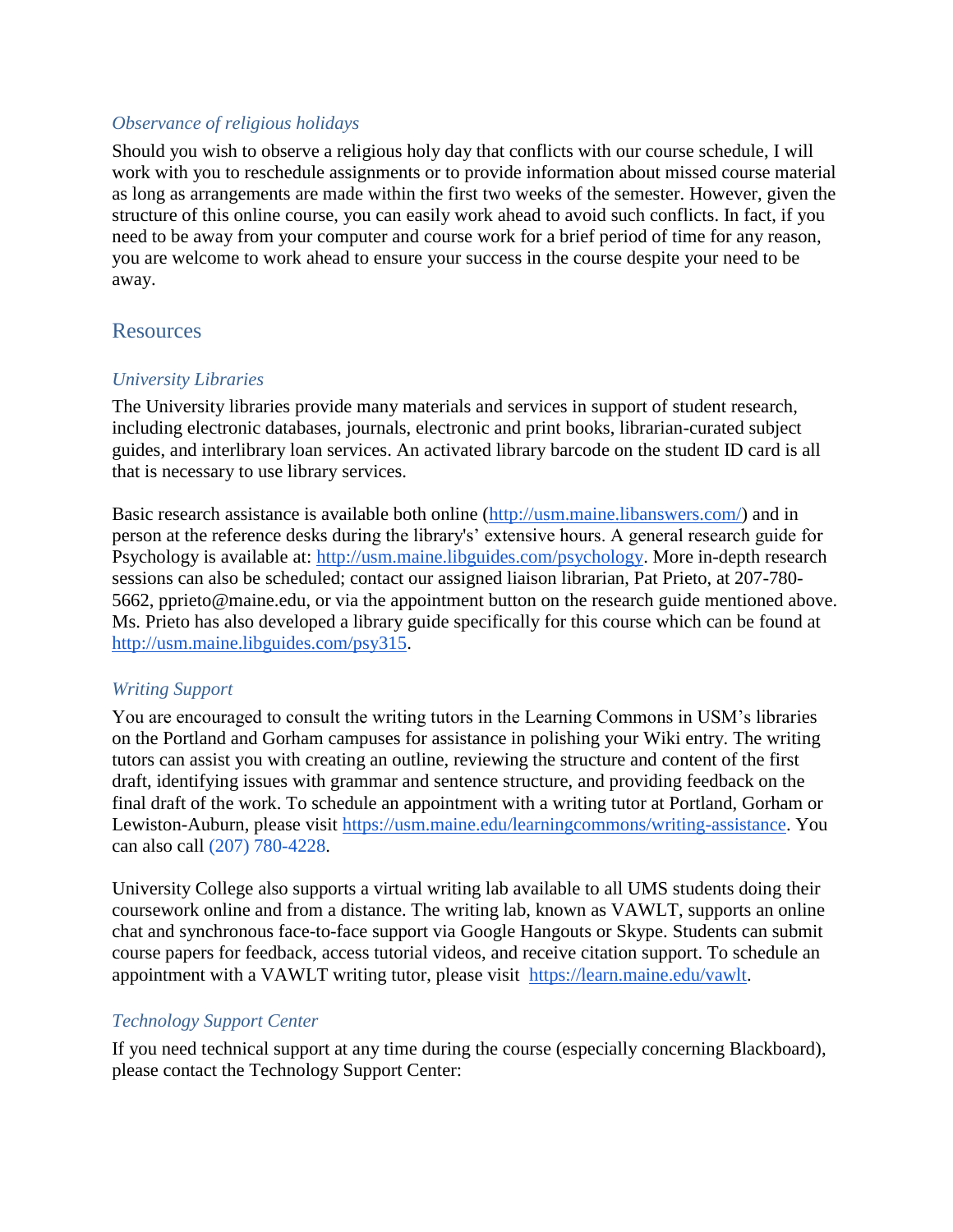#### Phone: 207-780-4029 E-mail: helpdesk@maine.edu

#### *Computer access*

If you do not have ready access to a computer or the internet, it will be difficult to complete this course successfully. If lack of access is of concern, please consider scheduling time to travel to a library or other facility with publically accessible equipment. Students enrolled through a campus of the University of Maine System (including USM, of course) can access the necessary equipment on their home campus or at any of a variety of other satellite locations.

Participants will need routine access to a reliable PC or a Mac with the latest version of a web browser. In addition, you will need broadband Internet connection (DSL or faster). Below is a list of recommended software to maximize your learning experience.

#### *Latest Versions of Plugins/Players*

[Adobe Reader](http://get.adobe.com/reader/) · [Adobe Flash Player](http://helpx.adobe.com/flash-player.html) **Ouicktime** · [Windows Media Player](http://www.microsoft.com/windowsmedia)

#### *Latest Versions of Internet Browsers*

Run a [test](https://www.courses.maine.edu/webapps/portal/frameset.jsp?tab_tab_group_id=_18_1) to see if your current web browser and its components are optimized to use Blackboard.

| <b>Mozilla Firefox (PC/MAC)</b> |
|---------------------------------|
| Chrome (PC/MAC)                 |

Note: Please avoid the use of Internet Explorer. It often has difficulty interfacing with other required technology. It is no longer supported by the manufacturer! Former students have encountered some difficulties attempting to use Safari as well.

### **Assessments**

#### *Weekly Quizzes*

Students are expected to complete a weekly quiz. Each quiz will cover the assigned readings and other materials for the corresponding week and are intended to assess the extent to which students have mastered the weekly objectives. All quizzes will be offered through Blackboard. Each quiz will contain 10 items. You will have 15 minutes to complete each quiz and earn one point for each correct answer. Unanswered items are counted as incorrect. The deadline for completion of the weekly quiz is 11:59 PM each Sunday. Failure to complete a quiz within the allotted period and before the deadline will result in a zero for that quiz. You cannot start the quiz, stop it, and start again later. Once you start the quiz, you must complete it or your grade for that attempt will be recorded as 0. However, you are encouraged to take the quiz twice. Take it the first time early in the week. Use the feedback you get to guide your review of the relevant material. Then take the quiz again well in advance of the deadline. The higher of the two scores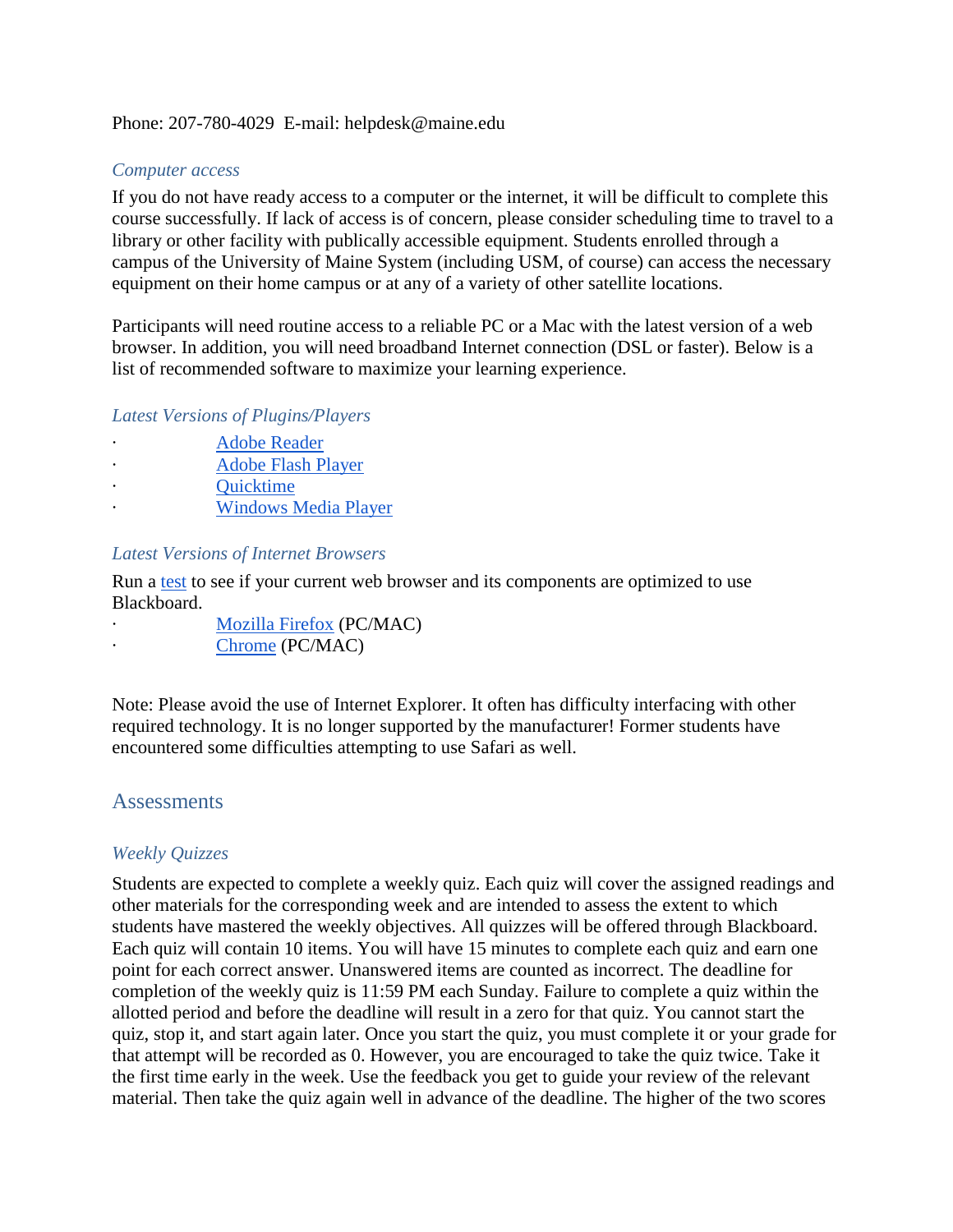will be counted toward your grade. Please remember, the first quiz includes questions that cover material contained in this syllabus! Successfully completing it will also ensure you are proficient in using the test taking function in Blackboard.

### *Midterm and final*

The midterm and final exams will be delivered via Blackboard and provide students with additional opportunities to demonstrate mastery of the weekly objectives. Each can be taken twice. You will earn the higher of the two grades. Like the quizzes, take the exam the first time early in the week. Use the feedback you receive to guide your review of the relevant material. Then take the exam again well in advance of the deadline. You will have 60 minutes to complete 50 questions. You will earn one point for each correct answer. Failure to complete an exam before the deadline will result in a zero for that exam. You cannot start the exam, take a break, and return later. Once you start, you must complete the task. You earn one point for each correct answer submitted within the time limit. Unanswered questions are counted as incorrect. Items on the exams derive from items that appeared on the weekly quizzes.

#### *Wiki entry: What you've always wanted to know about sex*

For the class wiki, *"What you've always wanted to know about sex,"* students will develop a question relevant to the psychology of human sexuality and post in Blackboard the question and a thoroughly-researched and well-documented answer (similar to a Wikipedia entry). Students are also expected to contribute substantive content to the questions and entries of other students. Student comments on other student's work will be assessed on the presence (or absence) of substance (e.g. Does the comment pose a question, provide an insight or relevant anecdote, suggest a resource, and/or have a basis in what the student has learned in other courses?). In addition to providing additional opportunities to demonstrate mastery of weekly course objectives, the wiki project is explicitly designed to assess the extent to which students have addressed the learning goals associated with this course and as described later in this document.

Blackboard's built-in wiki tool is rather clunky and confusing. Instead, we will use Blackboard's discussion board tool to do the "wiki" assignments. The discussion board makes it very easy to create posts and make comments. It also makes grading your progress a much simpler task. In place of continually editing your wiki entry, as you would with a true wiki tool, you will instead make new posts to the discussion board that contain your updated content.

Please consider the following when writing your Wiki entry:

- Your question should be relevant to the psychology of human sexuality and be different from everyone else's question.
- Your answer should be thoroughly researched and well documented with reliable (preferably peer-reviewed) sources (avoid wikipedia and other such sources).
- Although not a requirement, consider including a reference librarian in your research process. Introduce yourself in-person at the reference desk in any of the USM library locations or chat with a librarian online at[:](http://usm.maine.libanswers.com/) <http://usm.maine.libanswers.com/>
- As described above, you are encouraged to consult the writing tutors in the Learning Commons in USM's libraries or through VAWLT.
- You can earn a total of up to a total of 60 points for this project.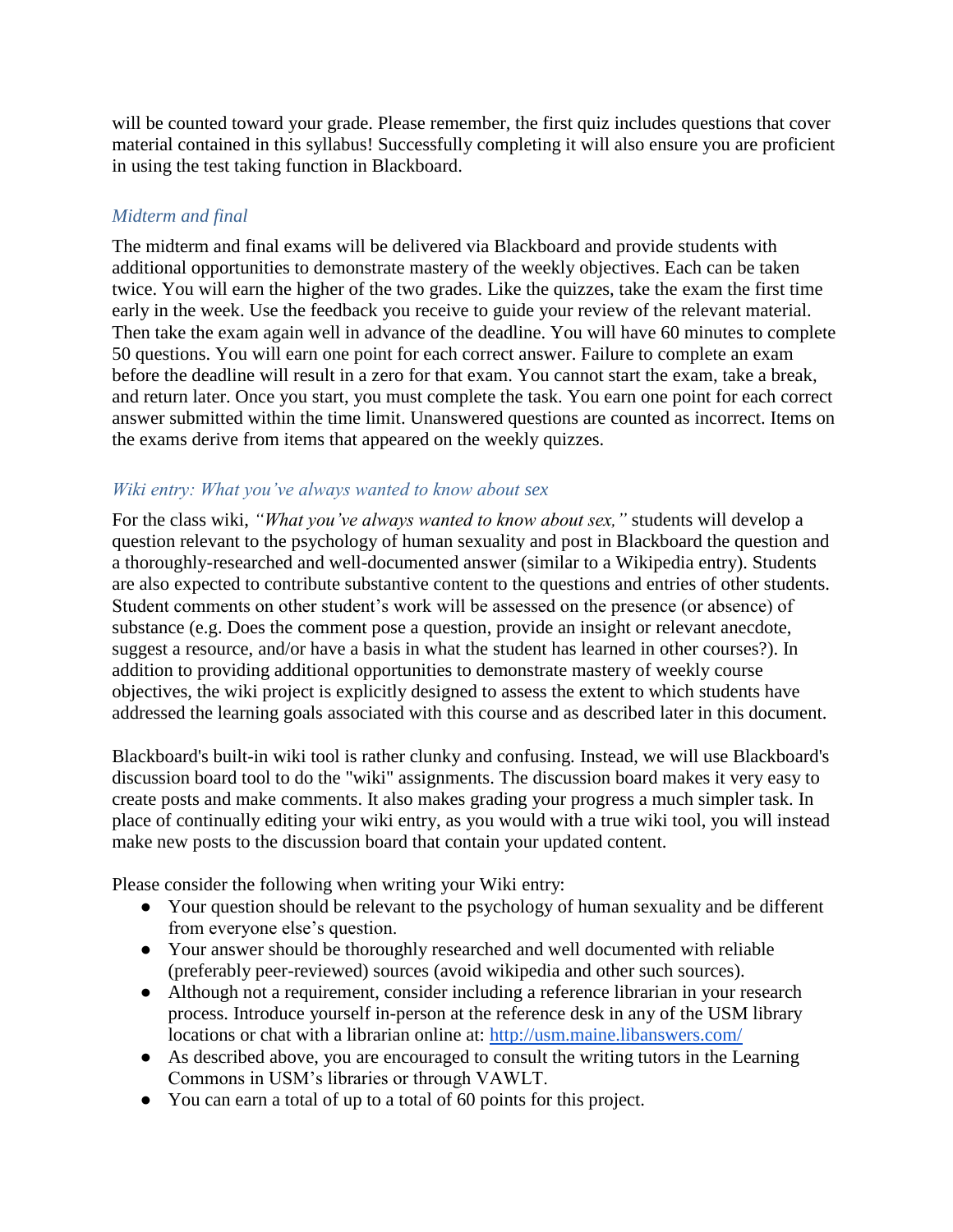- You can earn up to 2 points each for contributing substantive comments on the questions and draft entries of at least 3 other students (comments on 3 draft questions and comments on 3 draft entries totaling up to 12 points).
- Substantive comments include (but are not limited to) a useful citation, an alternative perspective, an anecdote based in your experience or expertise, constructive criticism (e.g. assistance identifying typographical, syntactic, and semantic errors), or identifying points of confusion..
- Review the rubrics for each portion of this project for further details. You can locate them through the Bb gradebook.
- A well-written entry should be between 1000 and 1200 words in length.
- It should cite a minimum of 5 high quality (e.g. peer reviewed) sources. When searching for sources, avoid typical internet searches (e.g. googling). Such a search does not often find peer reviewed sources. Instead, use PsycINFO, a database produced by the American Psychological Association that is well suited for this purpose. It is accessible through the library's website.
- Use the following template to ensure you have included all the necessary elements of a well-crafted entry. You are required to use the following **headings** (in bold) in your entry.
	- **Title**
		- Your title should appear in the form of a question.
		- Use the title as the subject line for your post in Bb.
	- **Introduction**
		- Clarify, specify, and/or elaborate on the question.
	- **Application of theoretical perspectives**
		- Apply at least two of the theoretical perspectives covered during week three to your question (e.g. evolutionary, Psychoanalytic, learning, cognitive, script). How might they explain the phenomenon that interests you? What insights does each theory suggest?
	- **Explanation of methodological issues**
		- Apply the knowledge you gained regarding methodologically sound research during week three to research that is relevant to your question. What methodological issues are of concern in your area of research? What methods are typically used? Are there any methodological shortcomings common in this research?
	- **Analysis of relevant empirical research**
		- Summarize and critique the relevant research that addresses the question you posed. Be sure to review at least 3 empirical studies, literature reviews, or meta analyses that provide evidence to support the answer to your question.
	- **Analysis of historical and cross cultural contexts**
		- Discuss the historical and cultural contexts that influence our understanding of the question you asked. Might the answer to your question depend upon the historical period or cultural context in which the question was asked?
	- **Conclusion**
		- Briefly summarize the answer to the question you posed.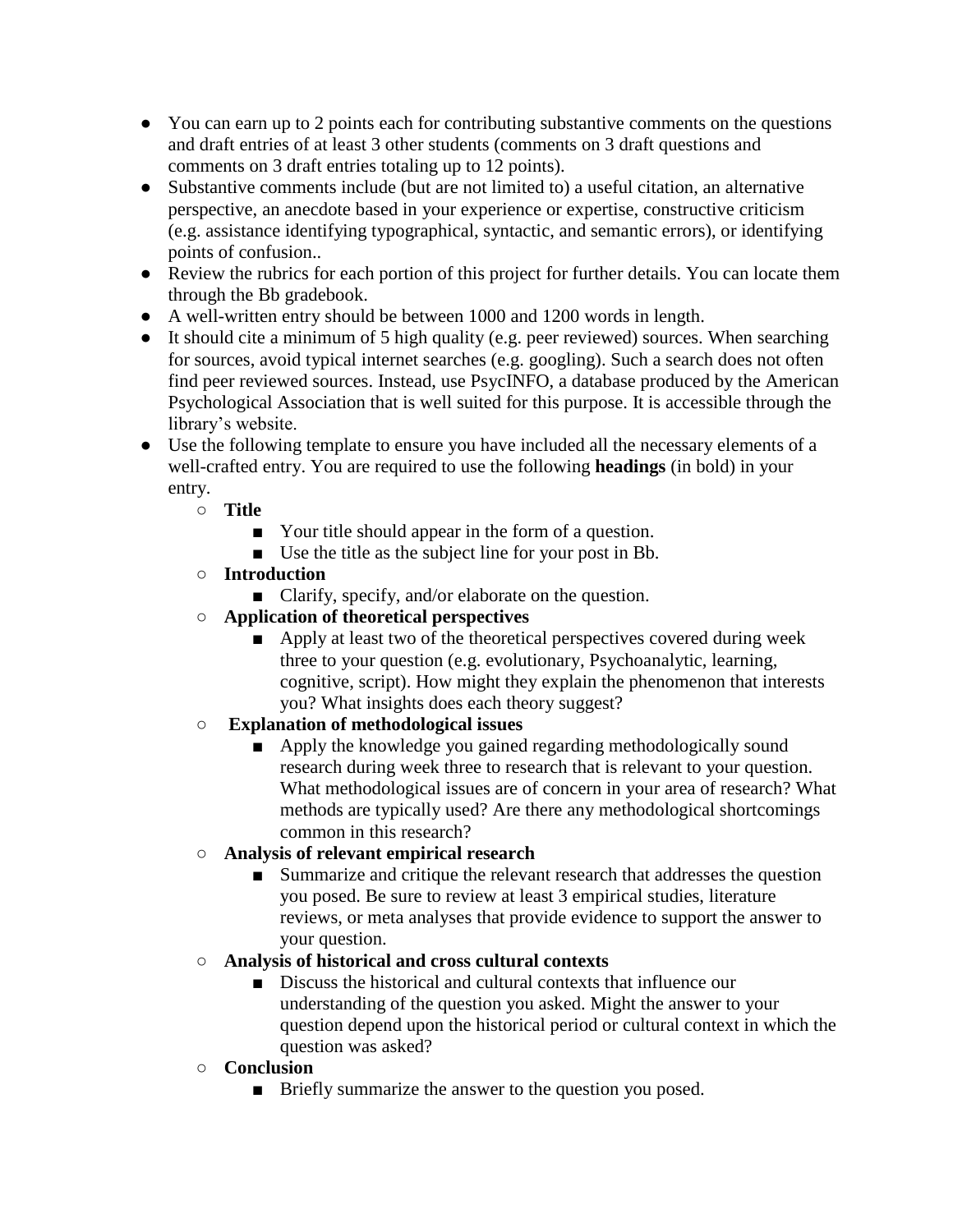### ○ **References**

■ List at least 5 high quality, peer reviewed references in APA style. For guidance on APA Style see [APACheatSheet.pdf.](https://bb.courses.maine.edu/bbcswebdav/pid-3780592-dt-content-rid-8716082_2/xid-8716082_2)

Very basic tips for writing a high quality wiki entry

- Follow the outline and use the required headings
- Avoid first person ("I") and passive voice
- Review the APA Style Sheet
	- List of references
		- Reference generating software often misfires. Don't assume that it generated the reference accurately.
	- $\circ$  Cite each of the references (in APA Style) in the appropriate place(s) in the text
	- If you are using quotations; include page numbers with the citation information.
- Cite peer reviewed research rather than media reports
	- Unless, of course, you are making a point about how media represent research
- Use PsycINFO or other academic databases; do not rely on an ordinary internet search engine (e.g. google)

### *Extra credit*

You may find typographical errors in some of the quizzes. There may also be such errors in the other online materials you will engage via Blackboard during the course. If you find an error in the material I developed, please bring it to my attention. If you are among the first to tell me about it, you will earn an extra credit point. Unfortunately, I cannot correct errors in the readings or the material published by others. As a result, extra credit is not available in those rare cases.

You may disagree with the "correct" answer on a quiz question. If so, please email me. Be certain to indicate which quiz number and the first few words of the question in addition to your explanation as to why your selected answer is better than the "correct" answer. If I am convinced of your perspective, you will earn an extra credit point.

You may earn up to 20 extra credit points.

| Assessments                   | #  | Points | Total |
|-------------------------------|----|--------|-------|
| Weekly quizzes                | 13 | 10     | 130   |
| Exams                         | 2  | 50     | 100   |
| Introduction*                 |    | 5      |       |
| Wiki question*                |    | 10     |       |
| Comments on others' questions | 3  |        |       |

# **Grades**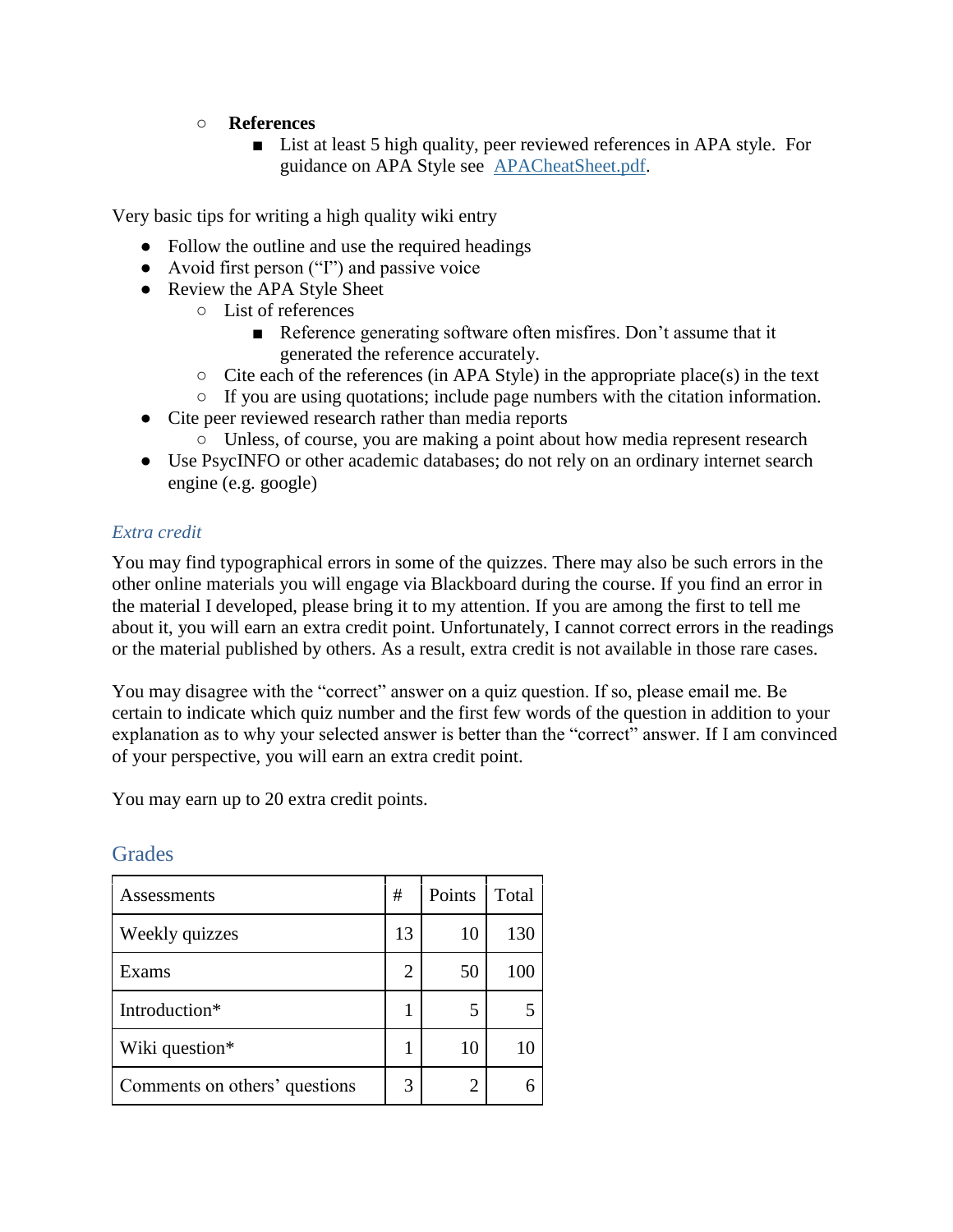| At least 5 references in APA<br>style* | 5  | 2  | 10        |
|----------------------------------------|----|----|-----------|
| Draft Wiki entry*                      |    | 8  | 8         |
| Comments on others' draft entries      | 3  | 2  |           |
| Final Wiki entry*                      |    | 20 | 20        |
| End of semester reflection*            |    | 5  |           |
| Extra credit                           | 20 | 20 | <b>NA</b> |
| Grand total                            |    |    | 30        |

\*See scoring rubric for details

### *Scoring rubrics*

Each writing assignment will be scored using a rubric that is available in advance in Blackboard. To locate the scoring rubric for each post, go to your gradebook (i.e. My Grades) on the Bb site for this course and click on 'view rubric' for each post. I highly recommend reviewing the assignment instructions AND the associated rubric before completing an assignment. In fact, it is good practice to use the rubric to assess your work before posting it to Bb. Doing so may increase the probability that you are posting your best work. Please note that rubrics are designed to reward proficient work that exceeds basic expectations. Work that simply meets expectations (e.g. written in standard English, met deadlines, followed instructions) will be considered sufficient but may not earn the maximum number of points.

Feedback on quizzes and exams is immediate. I aspire to provide feedback on written assignments within 48 hours of the deadline and I typically send a follow-up email about each assignment after completing the review process. (However, feedback on the draft entry may take a little longer given the magnitude of the task!) If I am unable to meet this aspiration, I will post of note on blackboard.

#### *Letter grade scale*

Letter grades will be assigned by the instructor at the end of the term based on the accumulation of the required number of points:

| Letter Grade | %  | Points earned |
|--------------|----|---------------|
|              | 90 | 270 to 300    |
|              | 80 | 240 to 269    |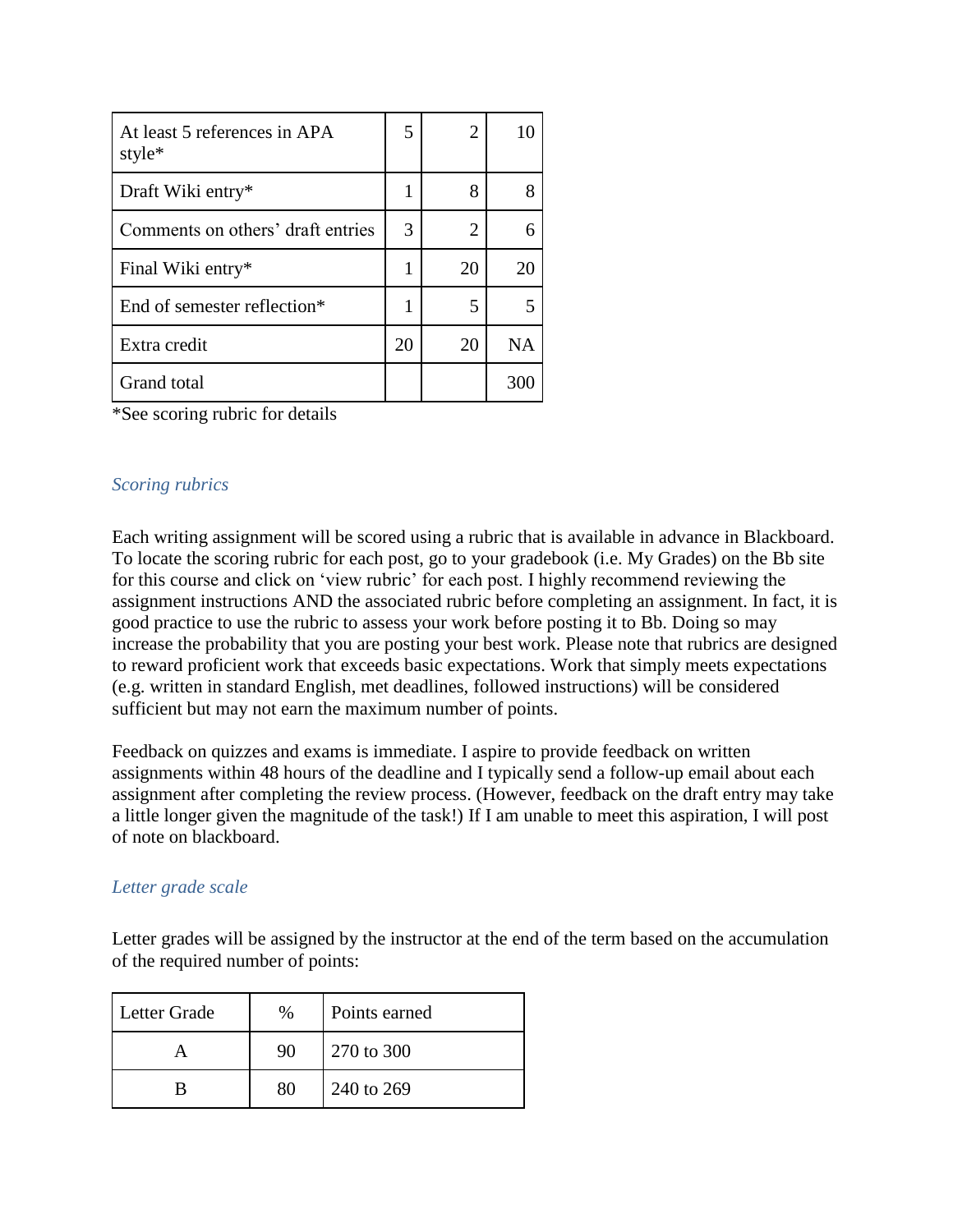| 70   | 210 to 239     |
|------|----------------|
| 60   | 180 to 209     |
| < 60 | fewer than 180 |

Please note: I do not round up (179 points is still an F) and I do not assign intermediate grades (+  $or -$ ).

# Course learning goals

Students who successfully complete this course will:

- acquire the vocabulary and basic knowledge necessary to understand the psychology of human sexuality.
- develop their ability to utilize psychological perspectives to frame (and answer) questions about human sexuality and to reflect on their own viewpoint and compare it to that of others.
- apply a variety of conceptual frameworks (e.g. historical, religious, cross-cultural, and scientific) to explain and analyze differences and similarities in sexual attitudes, beliefs, and behaviors and to apply a variety of theoretical frameworks (e.g. evolutionary, Psychoanalytic, learning, cognitive, script) to explain common sexuality-related phenomena.
- enhance their ability to find information regarding the psychology of human sexuality, evaluate and analyze that information, and put it to use in a personally or socially relevant context.
- enhance their capacity to learn using technology and engage in respectful dialog that values diversity.

# Weekly course objectives, assignments, and assessments

Week 1

What can I expect to learn from this course?

**Objectives** 

- Develop an understanding of the objectives of this course.
- Differentiate between typical sex education classes and the contents of this course.
- Distinguish among medical, psychiatric, biological, psychological and feminist approaches to the study of human sexuality.
- Learn how to use Blackboard to access course materials and complete assessments.
- Enhance the ability to assess the quality of print and web-based information sources.

Assignments

• Review syllabus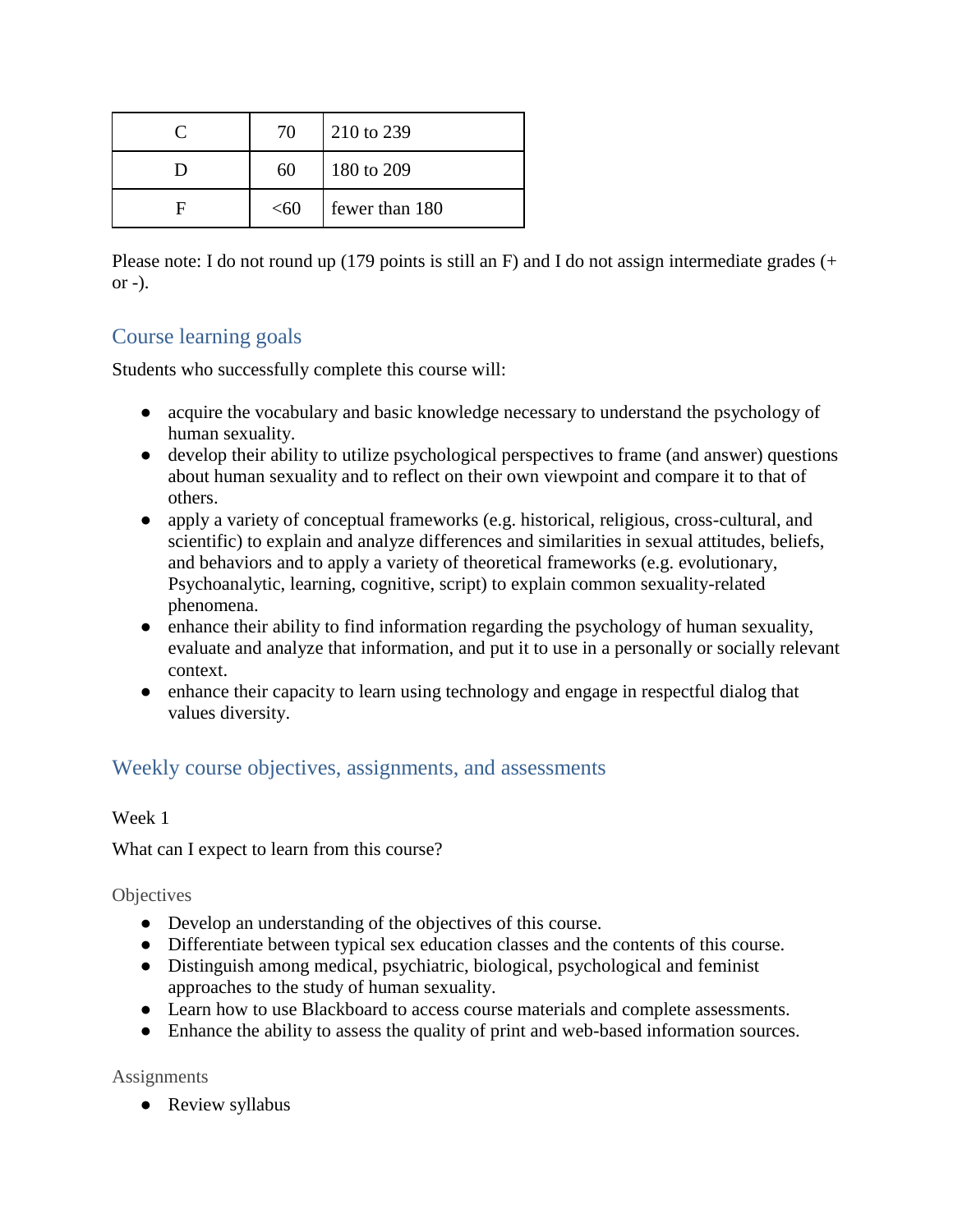- Read instructor commentary
- View introductory lecture
- Review the Evaluating Sources Critically tab in the Research Skills Toolbox a[t](http://usm.maine.libguides.com/c.php?g=84722&p=545691) [http://usm.maine.libguides.com/c.php?g=84722&p=545691.](http://usm.maine.libguides.com/c.php?g=84722&p=545691) You will find a short instructional video along with links to a range of online resources on the left. Be certain to review the C.R.A.A.P. test.
- See also peer-review in 3 minutes[!](https://www.youtube.com/watch?annotation_id=annotation_2240740767&feature=iv&src_vid=twogpmM-SfY&v=rOCQZ7QnoN0) [https://www.youtube.com/watch?annotation\\_id=annotation\\_2240740767&feature=iv&sr](https://www.youtube.com/watch?annotation_id=annotation_2240740767&feature=iv&src_vid=twogpmM-SfY&v=rOCQZ7QnoN0) [c\\_vid=twogpmM-SfY&v=rOCQZ7QnoN0](https://www.youtube.com/watch?annotation_id=annotation_2240740767&feature=iv&src_vid=twogpmM-SfY&v=rOCQZ7QnoN0)
- Read: LeVay, S. & Valente, S. M. (2006). Perspectives on sexuality (chapt 1) in Human sexuality (2nd. Ed.) Sinauer Associates. Sunderland: MA. [Excerpt Pages 7-18 section titled: There are many approaches to the study of sex.] e-reserves
- Read: Exalted Moments (2011, August 29)[.](http://exaltedmoments.blogspot.com/2011/08/happiness-is-state-of-noncontradictory.html) Happiness is a state of noncontradictory joy. [Retrieved from http://exaltedmoments.blogspot.com/2011/08/happiness-is-state-of](http://exaltedmoments.blogspot.com/2011/08/happiness-is-state-of-noncontradictory.html)[noncontradictory.html](http://exaltedmoments.blogspot.com/2011/08/happiness-is-state-of-noncontradictory.html)

• Complete Quiz 1

### Week 2

What does it mean to be sexual?

### **Objectives**

- Define sexuality, describe its functions, and discuss how it is regulated.
- Explore the historical context in which the scientific study of sexuality developed.
- Consider how evolutionary, historical, developmental, and situational time influence the psychological study of human sexuality.
- Consider how humans attribute meaning and value to sexuality and sexual behavior (e.g. personal experience, religious teachings, public policy, science, popular culture).
- Evaluate prominent sexual philosophies (Playboy, just say no, not until we are married, if it makes you feel good, escape from loneliness, non-contradictory joy).

- Read instructor commentary
- Read: Bullough, V. L. (1994). Introduction. Science in the bedroom: A history of sex research (pp. 1-7). New York, NY: Basic Books.
- View lecture on the meaning and purposes of sexuality
- Read: Gebhard, P. H. (nd). Social control of sexual behavior. Encyclopedia Britannica. Retrieved from[https://www.britannica.com/topic/human-sexual-behaviour/Social-and](https://www.britannica.com/topic/human-sexual-behaviour/Social-and-cultural-aspects#ref29359)[cultural-aspects#ref29359](https://www.britannica.com/topic/human-sexual-behaviour/Social-and-cultural-aspects#ref29359)
- Read: Gebhard, P. H. (nd). Legal regulation. Encyclopedia Britannica. Retrieved from <https://www.britannica.com/topic/human-sexual-behaviour/Class-distinctions#ref29362>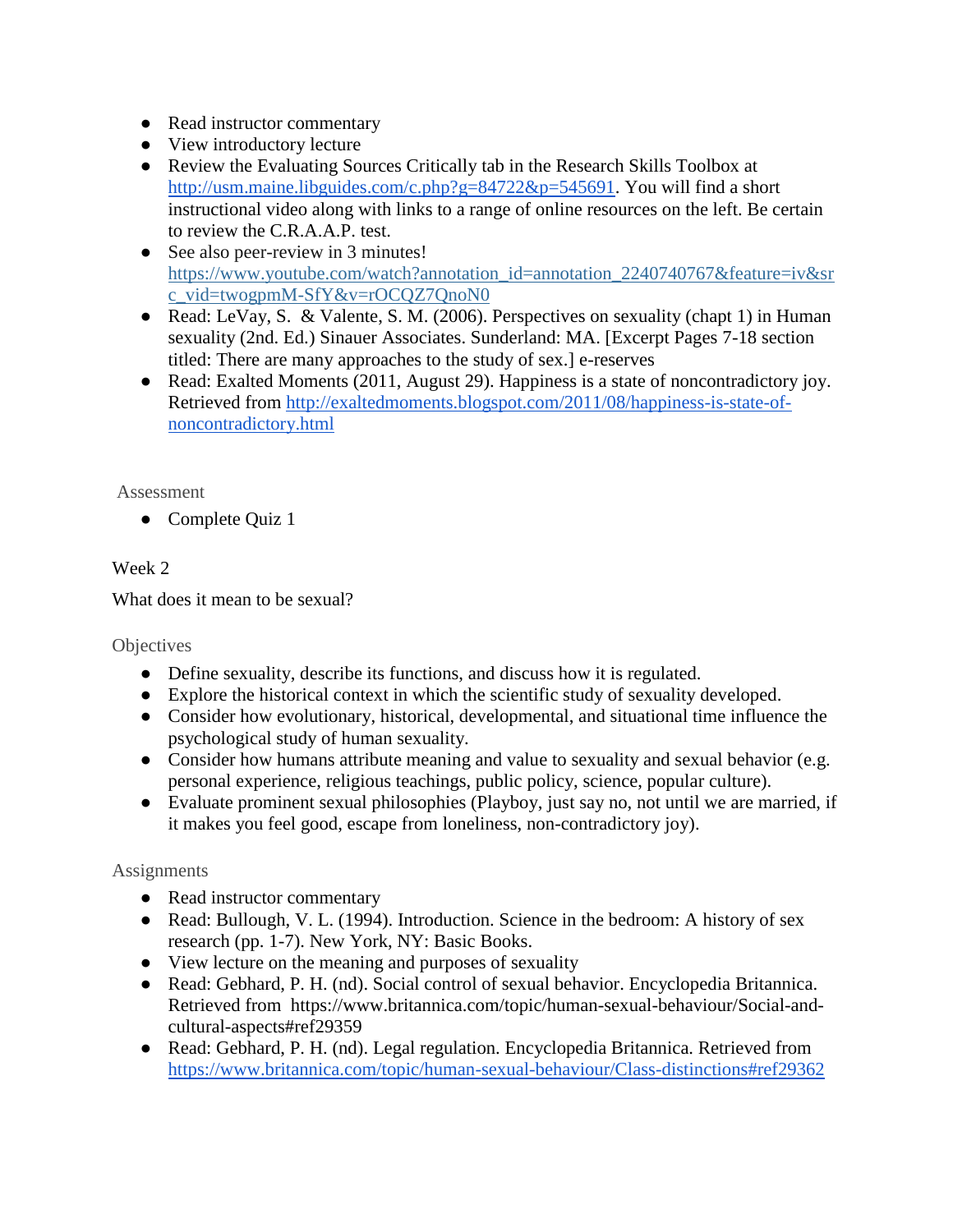- Read excerpt (Norms and the regulation of sexuality pgs 63-64  $& 67-70$ ): Pettit, M.  $& 80$ Hegarty, P. (2014). Psychology and sexuality in historical time. In Tolman, D. L & Diamond, L. M (Eds). APA Handbook of Sexuality and Psychology (Vol 1).Washington DC: American Psychological Association.
- Read: Tory. (2015, June 8). Here's what it means to be a demi-romantic asexual agender teen. The Huffington Post. [Retrieved from](http://www.huffingtonpost.com/2015/06/08/heres-what-it-means-to-be-a-demi-romantic-asexual-agender-teen_n_7537192.html?cps=gravity_2687_-7613532571905804325)  [http://www.huffingtonpost.com/2015/06/08/heres-what-it-means-to-be-a-demi-romantic](http://www.huffingtonpost.com/2015/06/08/heres-what-it-means-to-be-a-demi-romantic-asexual-agender-teen_n_7537192.html?cps=gravity_2687_-7613532571905804325)[asexual-agender-teen\\_n\\_7537192.html?cps=gravity\\_2687\\_-7613532571905804325](http://www.huffingtonpost.com/2015/06/08/heres-what-it-means-to-be-a-demi-romantic-asexual-agender-teen_n_7537192.html?cps=gravity_2687_-7613532571905804325)
- Bishop, C. J. (2014). A mystery wrapped in an enigma—asexuality: a virtual discussion. In Carrigan, M., Gupta, K., & Morrison, T. G. (Eds.). Asexuality and sexual normativity: An anthology (Question 4, pgs 128-130). New York, NY: Taylor & Francis.

● Complete Quiz 2

### Week 3

What theoretical models frame our understanding of sexuality? How do psychologists study human sexuality?

### **Objectives**

- Develop a basic understanding of theoretical frameworks and research methods relevant to the psychological study of human sexuality.
- Consider the attributes and functioning of a good theory; develop a basic understanding of theoretical frameworks and research methods relevant to the psychological study of human sexuality.
- Apply 5 influential theoretical viewpoints (Evolutionary, Psychoanalytic, Learning, Cognitive, Script).
- Utilize each viewpoint to explain common sexuality-related phenomena (e.g. origins of sexual orientation) and consider critiques of these approaches (e.g. feminist).
- Review the scientific method as it is applied in sex research.
- Contrast descriptive and experimental research designs; distinguish qualitative and quantitative research.
- Become familiar with the major surveys of sexual behavior.
- Explain the difficulties involved in studying human sexual behavior and potential biases inherent in the scientific approach to the study of sexuality.

- Read instructor commentary
- Read: Hyde, J. & Delamater, J. (2011). Theoretical perspectives on sexuality. In Understanding human sexuality  $(11<sup>th</sup>$  ed.). (23-39). New York, NY: McGraw Hill. Ereserves
- View theory lecture
- Read: excerpt from Freud, S. (1905/1975). Three essays on the theory of sexuality. New York: NY (pg 85-90). E-reserves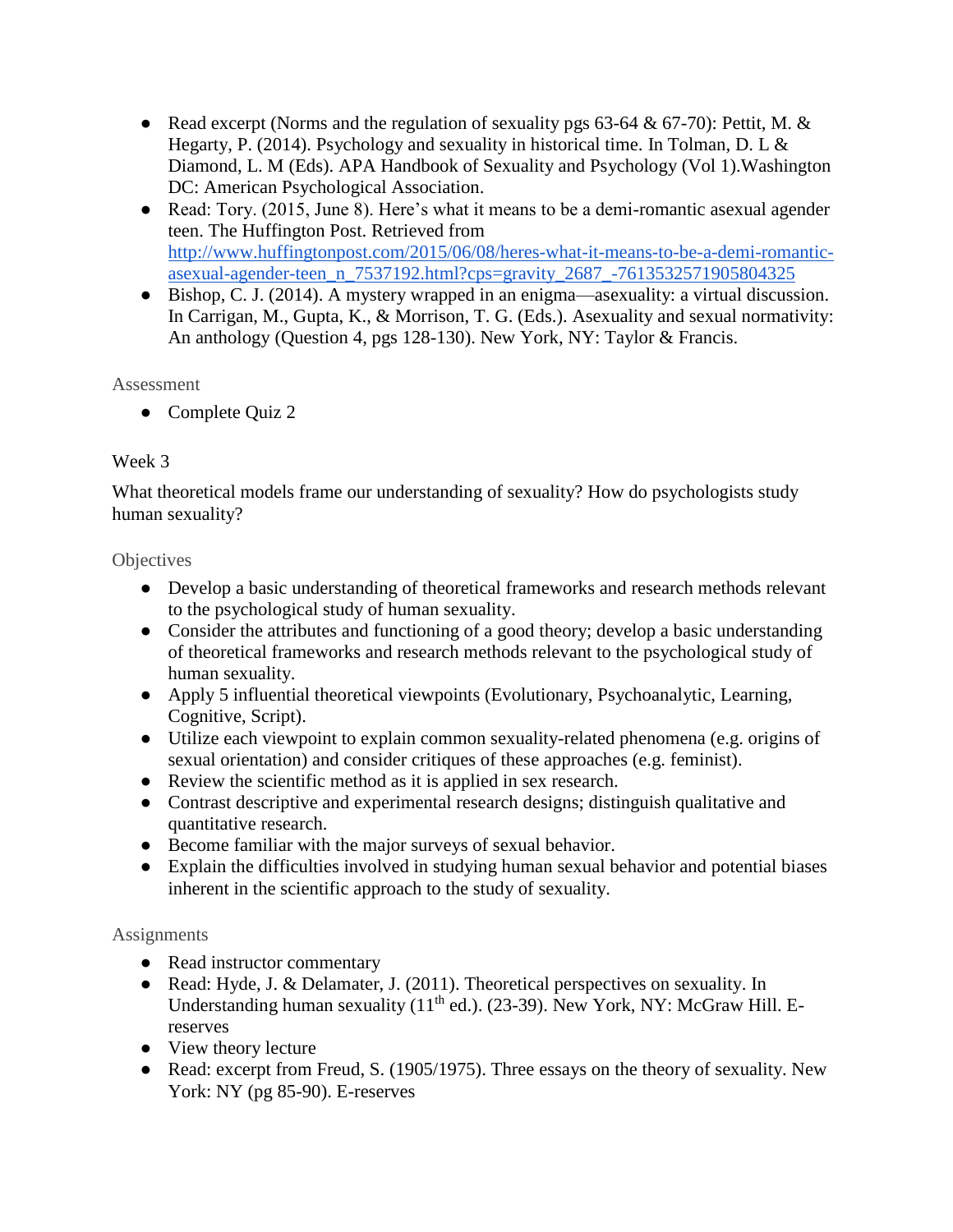- Freud, S. (1950). Some psychological consequences of the anatomical distinction between the sexes. In E. Jones (Ed.), Collected papers (vol. 5). London: Hogarth Press. (Original work published in 1925). (pg. 3-8). [Retrieved from](http://www.aquestionofexistence.com/Aquestionofexistence/Problems_of_Gender/Entries/2011/8/28_Sigmund_Freud_files/Freud%20Some%20Psychological%20Consequences%20of%20the%20Anatomical%20Distinction%20between%20the%20Sexes.pdf)  [http://www.aquestionofexistence.com/Aquestionofexistence/Problems\\_of\\_Gender/Entrie](http://www.aquestionofexistence.com/Aquestionofexistence/Problems_of_Gender/Entries/2011/8/28_Sigmund_Freud_files/Freud%20Some%20Psychological%20Consequences%20of%20the%20Anatomical%20Distinction%20between%20the%20Sexes.pdf) s/2011/8/28 Sigmund Freud files/Freud%20Some%20Psychological%20Consequences [%20of%20the%20Anatomical%20Distinction%20between%20the%20Sexes.pdf](http://www.aquestionofexistence.com/Aquestionofexistence/Problems_of_Gender/Entries/2011/8/28_Sigmund_Freud_files/Freud%20Some%20Psychological%20Consequences%20of%20the%20Anatomical%20Distinction%20between%20the%20Sexes.pdf)
- Read: Hyde, J. & Delamater, J (2011). Sex research. In Understanding human sexuality  $(11<sup>th</sup>$  ed.). (40-60). New York, NY: McGraw Hill. e-reserves
- View research AND research challenges lectures

• Complete Quiz 3

### Week 4

What historical and/or religious assumptions underlie contemporary beliefs about sexuality?

### **Objectives**

- Explore the historical assumptions, information, and misinformation that underlie theories and beliefs about sexuality.
- Consider the relationships between religious beliefs and scientific knowledge from Aristotle to the beginnings of sexology in the late  $19<sup>th</sup>$  century.
- Describe differences and similarities in attitudes and beliefs about sexuality across and within religious belief systems.
- Analyze the extent to which religious belief systems foster or inhibit healthy sexual functioning.
- Describe the historical shift from relying on religion to using science to understand human sexuality.

### **Assignments**

- Read instructor commentary
- Read: Bullough, V. L. (1994). Sex research and assumptions: From the Greeks to the Nineteenth century (pp. 9-33). Science in the bedroom: A history of sex research. New York, NY: Basic Books. E-reserves
- View History lecture
- Excerpt (pp. 426-436): Hernandez, K. M., Mahoney, A., & Pargament, K. K. (2014). Sexuality and Religion. In in Tolman, D. L & Diamond, L. M (Eds). APA Handbook of Sexuality and Psychology (Vol 2). Washington DC: American Psychological Association. E-reserves
- View Religion lecture

### **Assessments**

- Complete Quiz 4
- Post draft of wiki entry question on discussion board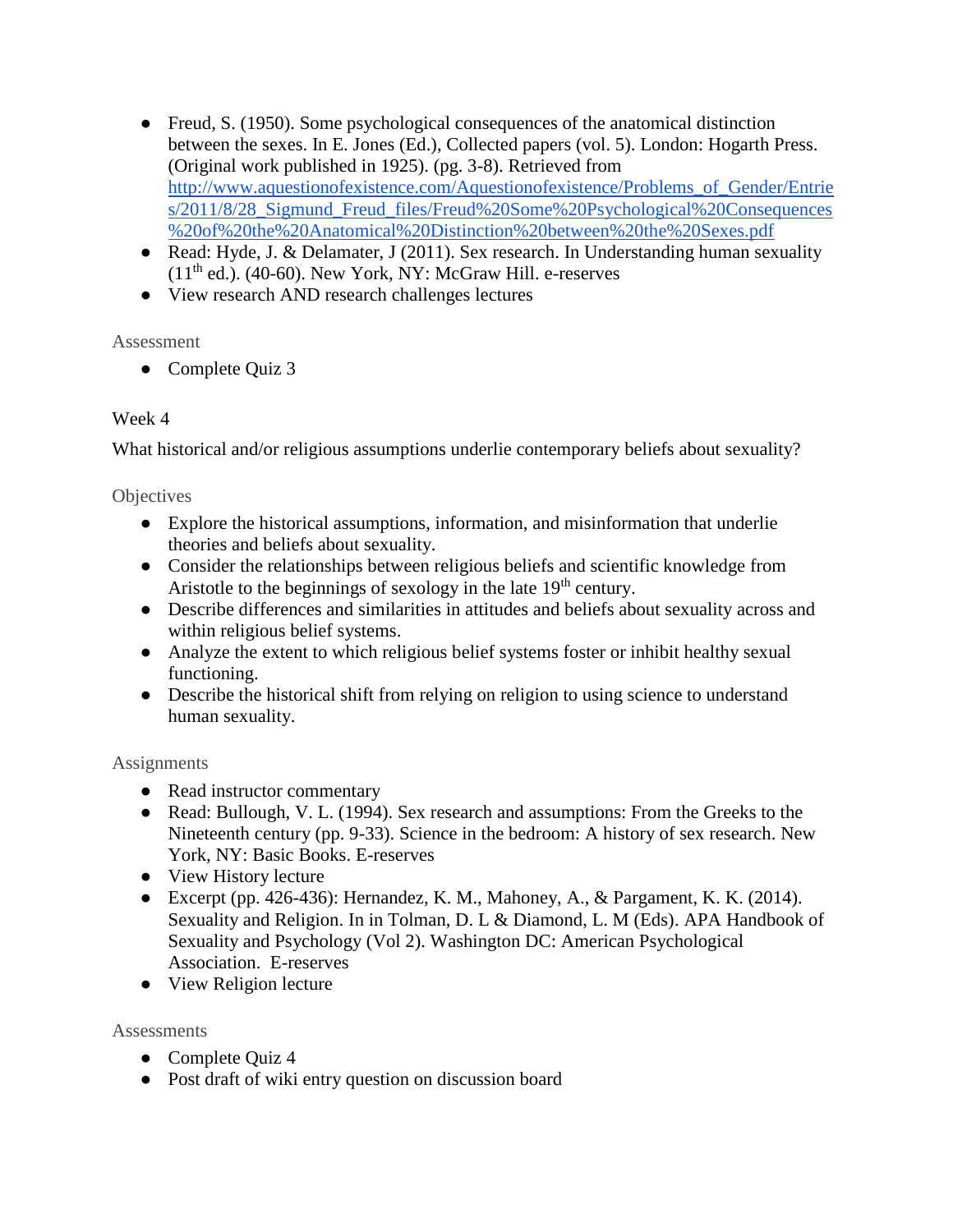### Week 5

What is sexual orientation and how does it develop?

### **Objectives**

- Distinguish among sexual behavior, orientation and identity; and consider how they are inter-related.
- Identify the communities represented in LGBTQQIAA.
- Articulate the major findings in the psychology of sexual orientation.
- Reflect on the importance of the size of sexual minority communities
- Consider changes in public and clinical perception of sexual minorities over time.
- Discuss sexual orientation as a political and public policy issue.
- Explain the impact of feminist and queer theory on the psychological study of sexuality, especially as it relates to asexuality.

### **Assignments**

- Read instructor commentary
- View Orientation and homophobia lectures
- Review: Rochlin, M. (1972). The Heterosexual Questionnaire. Retrieved fro[m](https://libcom.org/library/heterosexual-questionnaire) <https://libcom.org/library/heterosexual-questionnaire>
- Read: American Psychological Association. (2008). Answers to your questions: For a better understanding of sexual orientation and homosexuality. Washington D C: Author. Retrieved from [http://www.apa.org/topics/lgbt/orientation.aspx.](http://www.apa.org/topics/lgbt/orientation.aspx)
- Read excerpt pp. 39-47: Stevenson, M. R. (2003). Answering basic questions. In Stevenson, M. R. & Cogan, J. C. Everyday Activism. New York: NY. Routledge. Ereserves
- Read excerpt pp. 1-2: Milks, M. & Cerankowski, K. J. (2014). Introduction: Why asexuality? Why now? In Cerankowski, K.J. & Milks, M. (Eds). Asexualities: Feminist and Queer Perspectives (pp. 1-14). New York, NY: Routledge. E-reserves
- Read excerpt pp 89-93: Chu, E. (2014). Radical identity politics: Asexuality and contemporary articulations of identity. In Cerankowski, K.J. & Milks, M. (Eds). Asexualities: Feminist and Queer Perspectives(pp.79-99). New York, NY: Routledge. Ereserves
- Read: Stevenson, M. R. (2015). The enigma of asexuality. *Journal of Sexual Orientation & Gender Diversity, 2*(2), 207-208. E-reserves

#### **Assessments**

- Complete Week 5 Quiz
- Provide feedback on others' wiki questions

### Week 6

What is a lovemap and how is it related to sexual health?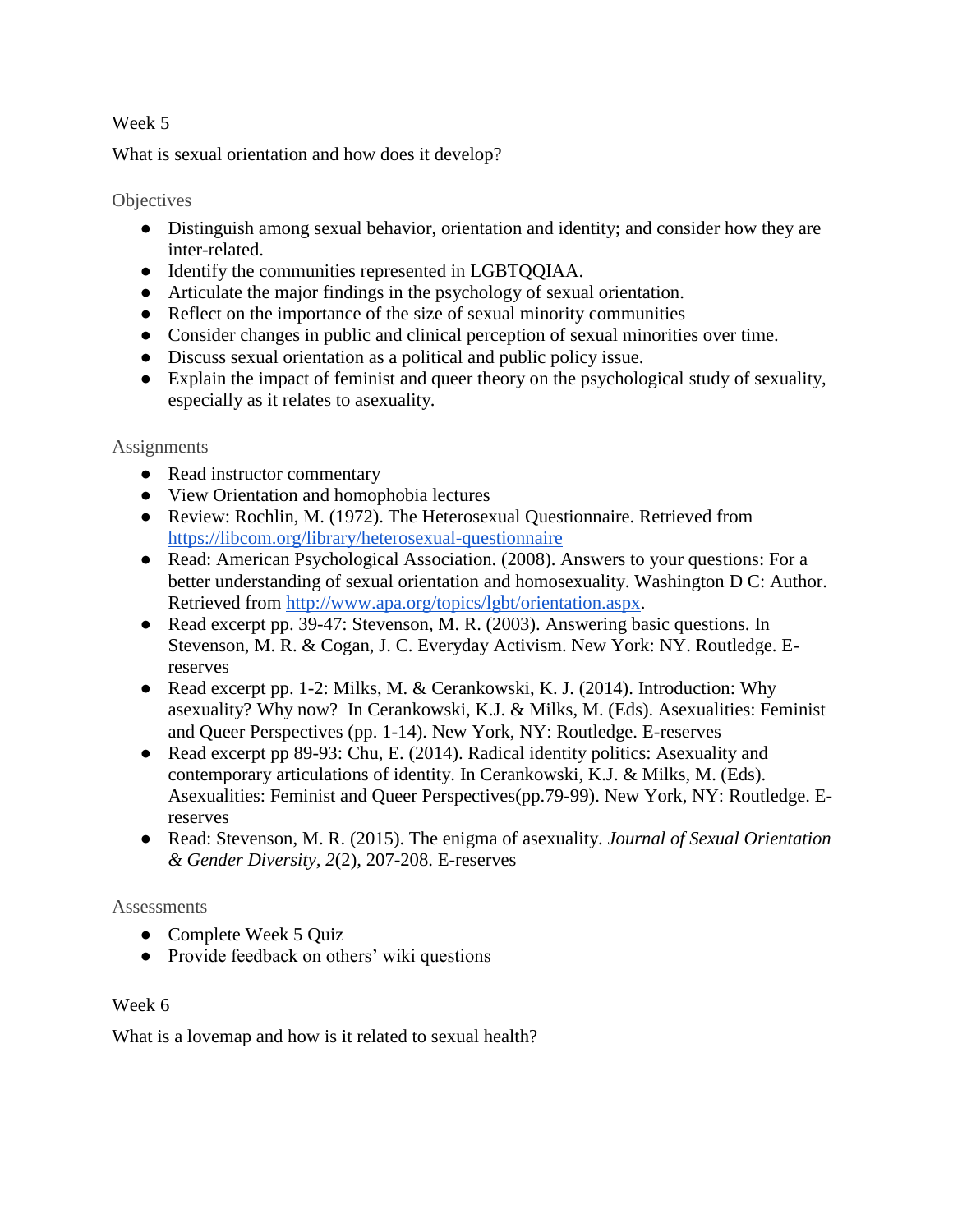#### **Objectives**

- Define the concept of the lovemap.
- Discuss how lovemaps relate to a person's ideal type and the possible relationships between the lovemaps of members of couples.
- Consider how the lovemap relates to sexual orientation and identity.
- Discuss how the lovemap relates to the paraphilias.
- Explain how a lovemap informs psychologists understanding of sexual health and illhealth.
- Distinguish among the 8 paraphilic disorders listed in the DSM.
- Compare the DSM's classification with that developed by John Money.
- Analyze the circumstances under which paraphilic behavior is considered evidence of a psychiatric disorder.
- Practice assessing the quality of different sources of information about the same topic.

### **Assignments**

- Read instructor commentary
- Read: Lovemap [\(2018, July 28\) Wikipedia. Retrieved from](http://en.wikipedia.org/wiki/Lovemap)  <http://en.wikipedia.org/wiki/Lovemap>
- Read excerpts pages pp. 127-136, 149-152, 179-185: Money, J. (1988). Gay, Straight, and In-Between: The sexology of erotic orientation. New York: Oxford University Press . E-reserves
- Read: Paraphilia. (2018, September 23) Wikipedia. Retrieved fro[m](https://en.wikipedia.org/wiki/Paraphilia) <https://en.wikipedia.org/wiki/Paraphilia>
- Read: American Psychiatric Association (2013). Paraphilic disorders. In Diagnostic and statistical manual of mental disorders  $(5<sup>th</sup> Ed)(pp. 685-686)$ . Arlington, VA: Author. Ereserves
- Read excerpt pp 123-125: Strassberg, D. S. & Mackaronis, J. E. (2014). Sexuality and psychotherapy. In Tolman, D. L & Diamond, L. M (Eds). APA Handbook of Sexuality and Psychology (Vol 2). Washington DC: American Psychological Association. Ereserves

Assessment

• Complete Quiz 6

### Week 7

Assessment

• Complete Mid Term exam.

### Week 8

How do people come to know themselves as male or female, masculine or feminine, boys or girls, men or women?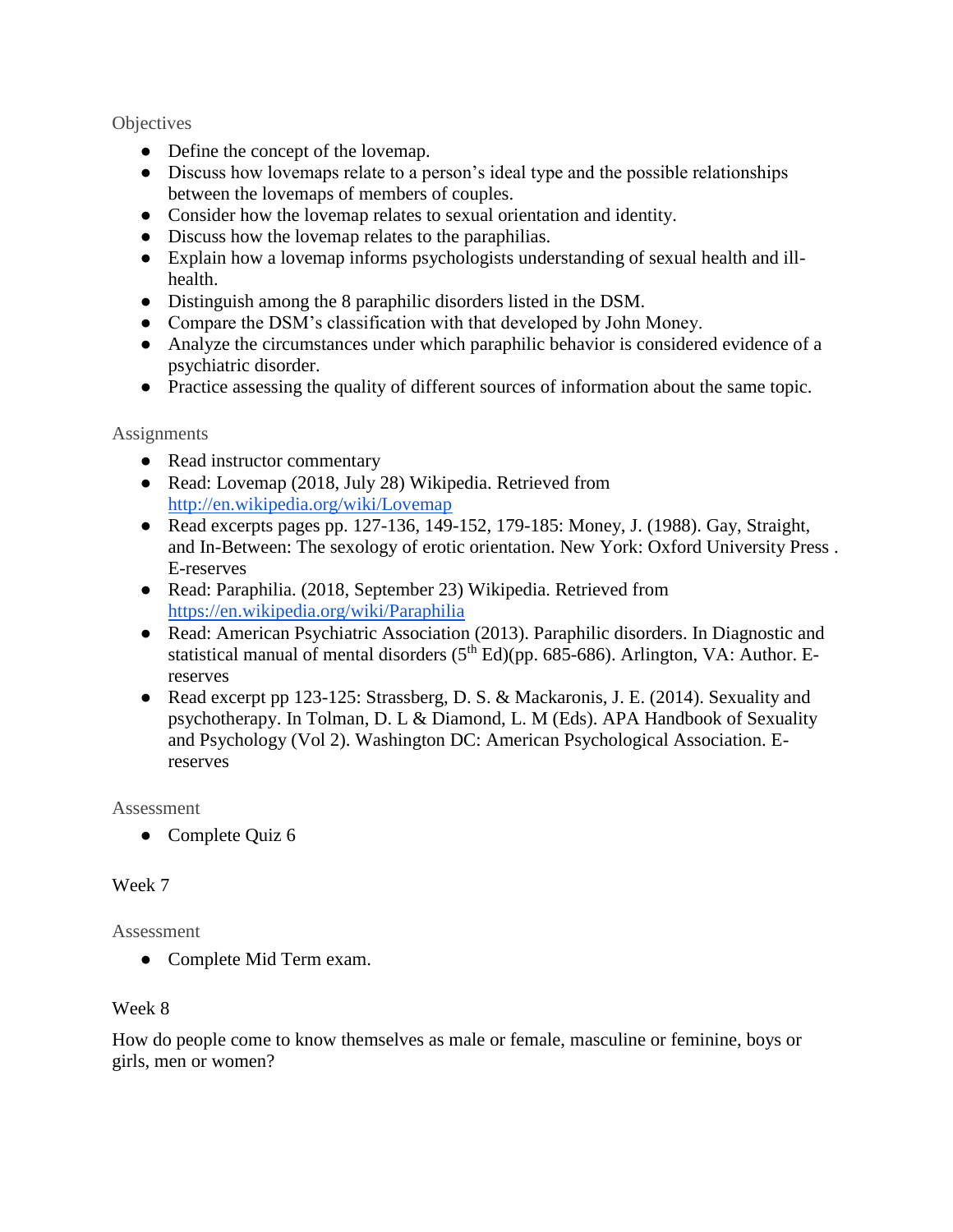**Objectives** 

- Distinguish sex, gender, gender identity, gender expression, gender stereotype, and gender role.
- Interpret the results of meta-analyses and consider the extent to which males and female are different and similar, especially with regard to sexuality.
- Discuss gender identity disorder, gender dysphoria, and transsexualism (and the value judgments inherent in these diagnoses).
- Explain the relationships between sexual orientation, sexual identity, gender role, and gender identity.

- Read instructor commentary
- Review: Farlex. (nd). Sex. Free Dictionary. Retrieved from [http://medical](http://medical-dictionary.thefreedictionary.com/sex)[dictionary.thefreedictionary.com/sex](http://medical-dictionary.thefreedictionary.com/sex)
- View 8 variables lectures  $1 \& 2$
- Read excerpts on gender, gender research, & gender identity (pp 188-191): LeVay, S. & Valente, S. M. (2006). Human Sexuality. Sunderland, MA: Sinauer Associates. Ereserves
- Read excerpt on stereotypes, stereotype threat, gender differences and meta-analysis (pp) 86-98): Hyde, J. S. (2007). Half the human experience: The psychology of women ( $7<sup>th</sup>$ ed). New York, NY: Houghton Mifflin. E-reserves
- View sex differences and meta-analysis lectures
- Read excerpt on gender differences and similarities in sexuality (pp 41-42): Katz-Wise, S. L. & Hyde, J. S. (2014). Sexuality and Gender: The interplay. In. Tolman, D. L. & Diamond, L. M. (Eds.). APA Handbook of sexuality and psychology (vol. 1). Washington DC: American Psychological Association. E-reserves
- Read excerpt on erotic plasticity (p 43) and sexual fluidity (pp 50-52): Katz-Wise, S. L. & Hyde, J. S. (2014). Sexuality and Gender: The interplay. In. Tolman, D. L. & Diamond, L. M. (Eds.). APA Handbook of sexuality and psychology (vol. 1). Washington DC: American Psychological Association. E-reserves
- Read: American Psychological Association. (2011). Answers to your questions about transgender people, gender identity, and gender expression. Retrieved fro[m](http://www.apa.org/pi/lgbt/programs/transgender/index.aspx) <http://www.apa.org/pi/lgbt/programs/transgender/index.aspx>
- Review (with special attention to the introductory section): American Psychiatric Association (2013). Gender Dysphoria. In Diagnostic and statistical manual of mental disorders (5<sup>th</sup> ed) (pp. 451-459). Washington DC: American Psychiatric Publishing.
- Read: American Psychological Association. (no date). Answers to your questions about individuals with intersex conditions. Retrieved from <http://www.apa.org/topics/lgbt/intersex.pdf>
- Read: Lewis, T. (2015). Bruce Jenner's transition: How many Americans are transgender? LiveScience. Retrieved fro[m](http://www.livescience.com/50635-bruce-jenner-transgender-prevalence.html) [http://www.livescience.com/50635-bruce](http://www.livescience.com/50635-bruce-jenner-transgender-prevalence.html)[jenner-transgender-prevalence.html](http://www.livescience.com/50635-bruce-jenner-transgender-prevalence.html)
- Read: Burkett, E. (2015, June 6). What makes a women? New York Times Sunday Review. Retrieved from [http://www.nytimes.com/2015/06/07/opinion/sunday/what](http://www.nytimes.com/2015/06/07/opinion/sunday/what-makes-a-woman.html?_r=0)makes-a-woman.html? $r=0$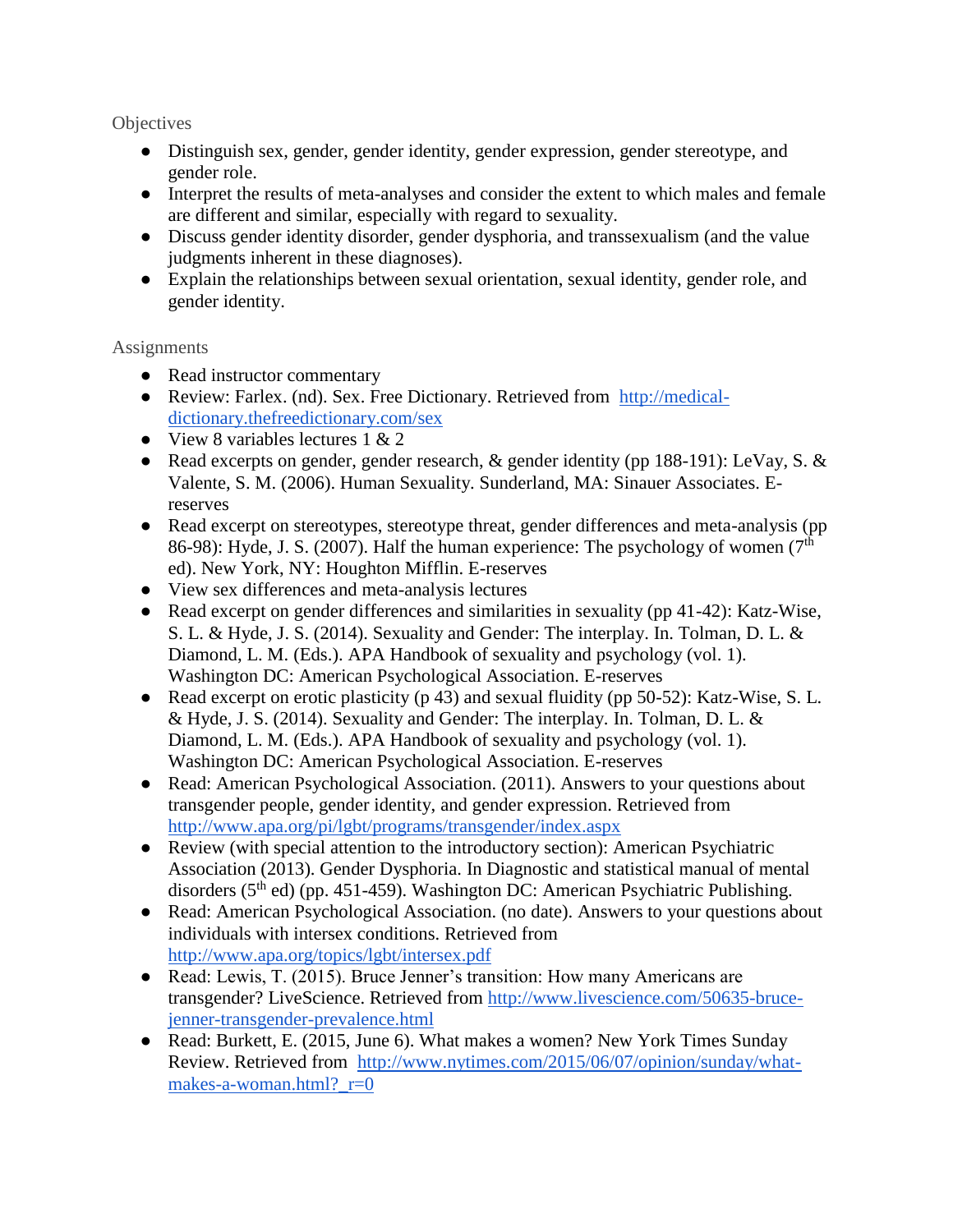• View: How I help transgender teens become who they want to be Norman Spac[k](https://www.ted.com/talks/norman_spack_how_i_help_transgender_teens_become_who_they_want_to_be) https://www.ted.com/talks/norman\_spack\_how\_i\_help\_transgender\_teens\_become\_who [they\\_want\\_to\\_be](https://www.ted.com/talks/norman_spack_how_i_help_transgender_teens_become_who_they_want_to_be)

### Assessment

- Complete Quiz 7
- Post at least 5 references in APA style that are relevant to your wiki question

### Week 9

What is the impact of the sex industry on participants and consumers?

### **Objectives**

- Explore the range of definitions of and ideological perspectives on pornography.
- Summarize the major empirical findings resulting from research on pornography.
- Consider how research on sexuality is depicted by the media.
- Explore the definitions of and influential perspectives on sex work.
- Distinguish between sex work and sex trafficking.
- Consider how women enter sex work and explore the legal aspects of sex work.
- Summarize the public health and mental health concerns of female sex workers (FSWs).
- Compare FSWs with male, transgender, and underage sex workers.

### **Assignments**

- Read instructor commentary
- Read excerpts (pp. 3-5; 12-23): Hald, G. M., Seaman, C., & Linz, D. (2014). Sexuality and pornography. In Tolman, D. L & Diamond, L. M (Eds). APA Handbook of Sexuality and Psychology (Vol 2). Washington DC: American Psychological Association. Ereserves
- Read excerpt (pp. 556-561). Wright, P. J. & Bae, S. (2016). Pornography and male socialization. In Wong, Y. J. & Wester, S. R. (Eds). APA Handbook of men and masculinities. Washington DC: APA. E-reserves
- Read: Alford, J. (2014, May 30). Researchers find association between porn viewing and less grey matter in the brain. IFLSCIENCE. [Retireved from](http://www.iflscience.com/brain/researchers-find-association-between-porn-viewing-and-less-grey-matter-brain)  [http://www.iflscience.com/brain/researchers-find-association-between-porn-viewing-and](http://www.iflscience.com/brain/researchers-find-association-between-porn-viewing-and-less-grey-matter-brain)[less-grey-matter-brain](http://www.iflscience.com/brain/researchers-find-association-between-porn-viewing-and-less-grey-matter-brain)
- Read excerpts (pp. 37-44; 53-61). Urada, L. A., Goldenberg, S. M. Shannon, K.,  $\&$ Strathdee, S. A. (2014). Sexuality and sex work. In Tolman, D. L & Diamond, L. M (Eds). APA Handbook of Sexuality and Psychology (Vol 2). Washington DC: American Psychological Association. E-reserves

Assessment

● Complete Quiz 8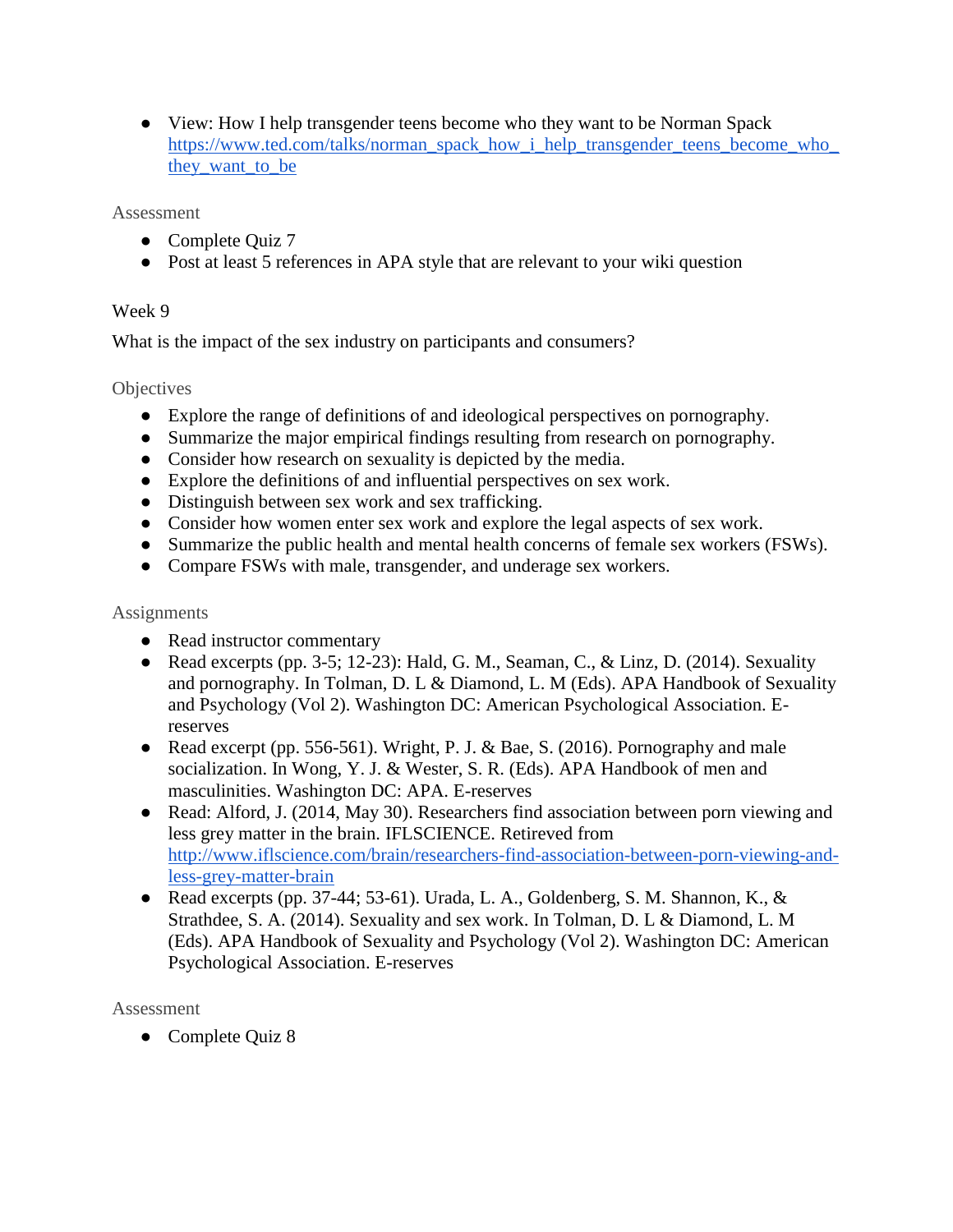### Week 10

What's love got to do with it?

### **Objectives**

- Explore the concept of love, especially in Western cultures.
- Distinguish between loving and liking.
- Contrast Sternberg's theory of love with other prominent theories/concepts.
- Reflect on the extent to which people differ in their experience of love and intimacy.
- Describe three brain processes that underlie the experience of love.
- Analyze the extent to which successful couples are similar or different, complementary or compatible.
- Explain why people fall in love and why they "cheat."
- Explore why people value some kinds of love over others.
- Discuss how committed couples can make love last.

### **Assignments**

- Read instructor commentary
- Read: Masters, W. H., Johnson, V. E. & Kolodny, R. C. (1994). Love and intimacy (pp. 1-22). Heterosexuality. New York, NY: HarperCollins. E-reserves
- View Love lecture
- View: Fisher, H. (2006) Why we love, why we cheat. Retrieved from [https://www.ted.com/talks/helen\\_fisher\\_tells\\_us\\_why\\_we\\_love\\_cheat](https://www.ted.com/talks/helen_fisher_tells_us_why_we_love_cheat)
- Read: Fisher, H. (2004) What is Love? [Retrieved from](http://www.helenfisher.com/downloads/articles/08bbconair.pdf)  <http://www.helenfisher.com/downloads/articles/08bbconair.pdf>
- View: Fisher, H (2013) Why people fall in love. Retrieved from <https://www.youtube.com/watch?v=aoKbMPyBwF8&app=desktop>
- Read: Klein, J. M (2009) Love with the proper type. New Jersey Monthly. Retrieved from <http://njmonthly.com/articles/jersey-living/love-with-the-proper-type/>
- View: Barker, M. (2013, February 13). A dangerous kind of love. Retrieved from <http://www.open.edu/openlearn/society/dangerous-kind-love>
- Adams, R. (2015, May 22). Americans are cool with all kinds of sex, just not the extramarital kind. The Huffington Post. [Retrieved from](http://www.huffingtonpost.com/2015/05/06/sex-cheating_n_7224342.html)  [http://www.huffingtonpost.com/2015/05/06/sex-cheating\\_n\\_7224342.html](http://www.huffingtonpost.com/2015/05/06/sex-cheating_n_7224342.html)

### **Assessments**

- Complete Quiz 9
- Post draft wiki entry

### Week 11

What is marriage and how can long term sexual relationships be sustained?

**Objectives** 

● Discuss the concepts of commitment and fidelity.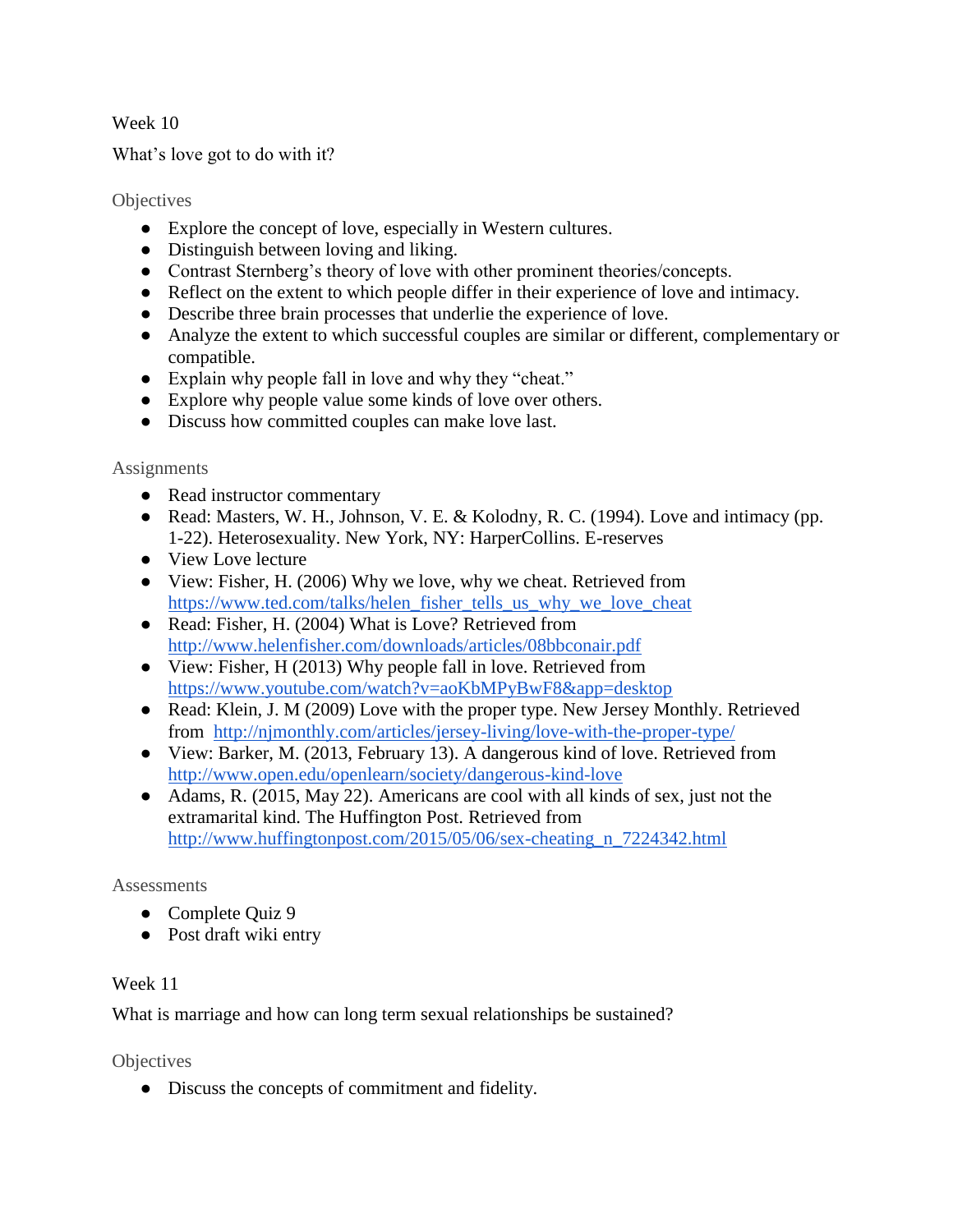- Discuss cohabitation.
- Apply legal, economic, and religious perspectives to the construct of marriage.
- Apply the concept of gay marriage to modern conceptions of family.
- Explain the development of committed relationships.

#### **Assignments**

- Read instructor commentary
- Read excerpt (pp. 241-255) start with the section heading *The Never Married*: Hyde, J. & Delamater, J. (2011). Understanding human sexuality ( $11<sup>th</sup>$  ed.). McGraw Hill. E-reserves
- Read: Loscocco, K., & Walzer, S. (2013). Gender and the culture of heterosexual marriage in the United States. *Journal of Family Theory & Review, 5*(1), 1-14. E-reserves
- Read: Stevenson, M. R. & Oliver, M. (2007). Deconstructing arguments against same-sex marriage (pp. 77-89). In Dupuis, M. & Thompson, W. A. (Eds.). Defending same-sex marriage vol. 3. Westport, CN: Praeger. E-reserves
- View: Perel, E. (2013) The secret to desire in a long-term relationship. Retrieved fro[m](https://www.ted.com/talks/esther_perel_the_secret_to_desire_in_a_long_term_relationship) [https://www.ted.com/talks/esther\\_perel\\_the\\_secret\\_to\\_desire\\_in\\_a\\_long\\_term\\_relationshi](https://www.ted.com/talks/esther_perel_the_secret_to_desire_in_a_long_term_relationship) [p](https://www.ted.com/talks/esther_perel_the_secret_to_desire_in_a_long_term_relationship)

### Assessment

- Complete Ouiz 10
- Provide feedback on others' wiki entries

### Week 12

How is sexual ill health defined, diagnosed, and treated? And how can sexual well-being be enhanced?

#### **Objectives**

- Understand the sexual response cycle and its significance.
- Review common sexual dysfunctions and their etiology and treatment.
- Analyze and critique models of the sexual response.
- Discuss asexuality in relation to sexual health and sexual orientation.
- Discuss the DSM and the diagnosis and treatment of sexual dysfunction.
- Review sexually transmitted diseases and their prevention and treatment.
- Contrast *sexual well-being* with the *absence of sexual dysfunction and STIs.*

- Read instructor commentary
- Review: Your guide to the sexual response cycle. (nd). WebMD. Retrieved fro[m](http://www.webmd.com/sexual-health-your-guide-to-sexual-response-cycle) <http://www.webmd.com/sexual-health-your-guide-to-sexual-response-cycle>
- View cycles lecture
- Read: American Psychiatric Association (2013). Sexual Dysfunction. In Diagnostic and statistical manual of mental disorders  $(5<sup>th</sup>$  ed  $)(pp. 423-425)$ . Arlington, VA: Author. Ereserves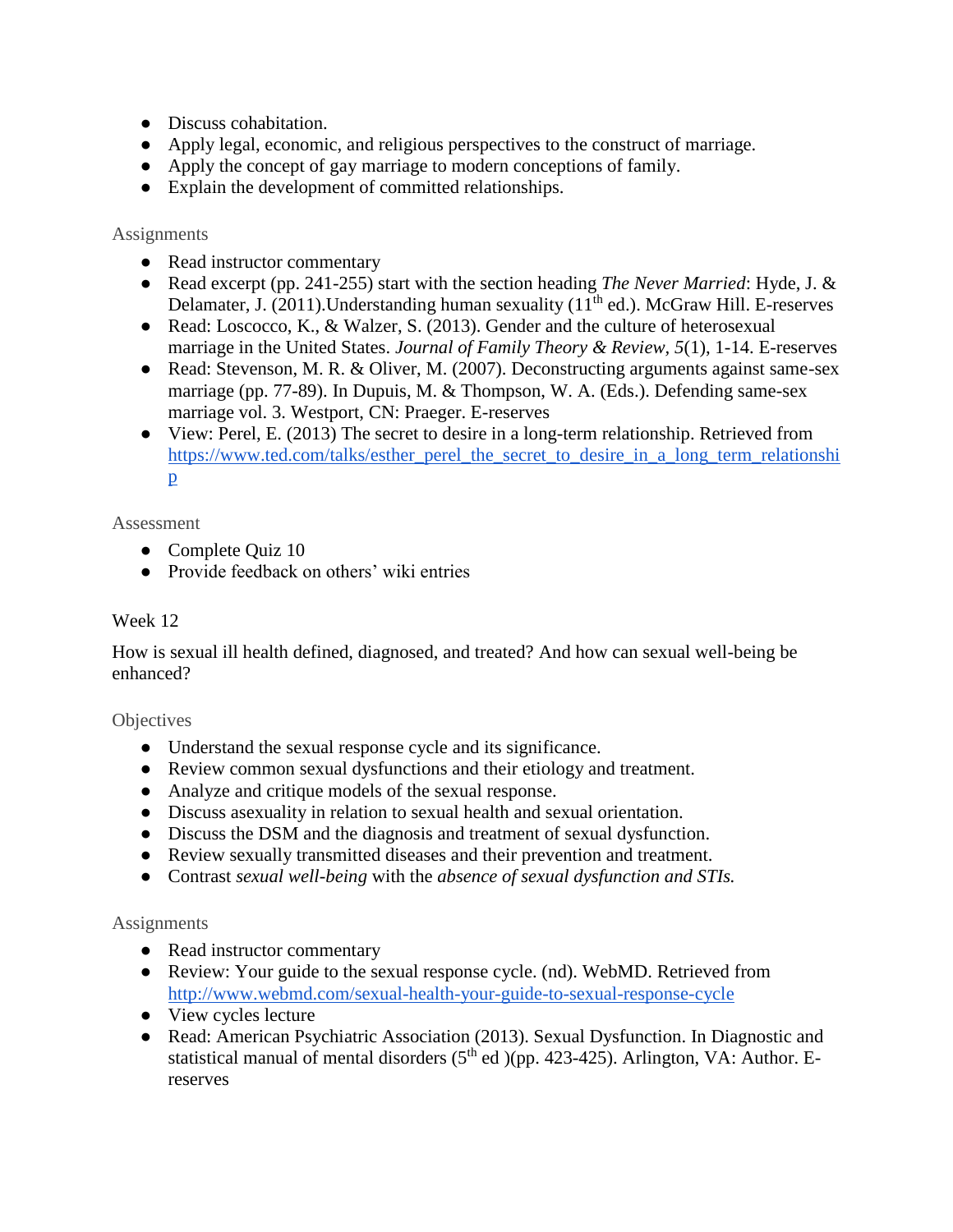- Read: Cleveland Clinic. (2015, Jan 24). An overview of sexual dysfunction. Retrieved fro[m](http://my.clevelandclinic.org/health/diseases_conditions/hic_An_Overview_of_Sexual_Dysfunction) [http://my.clevelandclinic.org/health/diseases\\_conditions/hic\\_An\\_Overview\\_of\\_Sexual\\_D](http://my.clevelandclinic.org/health/diseases_conditions/hic_An_Overview_of_Sexual_Dysfunction) [ysfunction](http://my.clevelandclinic.org/health/diseases_conditions/hic_An_Overview_of_Sexual_Dysfunction)
- Read: Cleveland Clinic. (2007, Nov 1). Sexual dysfunction in females. [Retireved from](http://my.clevelandclinic.org/health/diseases_conditions/hic_An_Overview_of_Sexual_Dysfunction/hic_Sexual_Dysfunction_in_Females)  [http://my.clevelandclinic.org/health/diseases\\_conditions/hic\\_An\\_Overview\\_of\\_Sexual\\_D](http://my.clevelandclinic.org/health/diseases_conditions/hic_An_Overview_of_Sexual_Dysfunction/hic_Sexual_Dysfunction_in_Females) [ysfunction/hic\\_Sexual\\_Dysfunction\\_in\\_Females](http://my.clevelandclinic.org/health/diseases_conditions/hic_An_Overview_of_Sexual_Dysfunction/hic_Sexual_Dysfunction_in_Females)
- Read: Cleveland Clinic. (2015, June 3). Sexual dysfunction in males. [Retrieved from](http://my.clevelandclinic.org/health/diseases_conditions/hic_An_Overview_of_Sexual_Dysfunction/hic_Sexual_Dysfunction_in_Males)  [http://my.clevelandclinic.org/health/diseases\\_conditions/hic\\_An\\_Overview\\_of\\_Sexual\\_D](http://my.clevelandclinic.org/health/diseases_conditions/hic_An_Overview_of_Sexual_Dysfunction/hic_Sexual_Dysfunction_in_Males) [ysfunction/hic\\_Sexual\\_Dysfunction\\_in\\_Males](http://my.clevelandclinic.org/health/diseases_conditions/hic_An_Overview_of_Sexual_Dysfunction/hic_Sexual_Dysfunction_in_Males)
- Read: American Psychiatric Association (2013). Female Sexual Interest/Arousal disorder (pp. 433-436) & Male Hypoactive sexual desire disorder (pp. 440-443). In Diagnostic and statistical manual of mental disorders  $(5<sup>th</sup> Ed)$ . Arlington, VA: Author. E-reserves
- Read excerpt (pp. 17-26): Flore, J. (2014). Mismeasures of asexual desires. In Cerankowski, K. J. & Milks, M. (Eds.). Asexualities: Feminist and queer perspectives. New York, NY: Routledge. E-reserves
- •Read: Questions and Answers—STDs and HIV. (nd). SIECUS. Retrieved from [http://www.siecus.org/index.cfm?fuseaction=page.viewpage&pageid=606&grandparentI](http://www.siecus.org/index.cfm?fuseaction=page.viewpage&pageid=606&grandparentID=477&parentID=598) [D=477&parentID=598](http://www.siecus.org/index.cfm?fuseaction=page.viewpage&pageid=606&grandparentID=477&parentID=598)
- Read: Centers for Disease Control. (2016, March 31). How you can prevent sexually transmitted diseases. Retrieved from<http://www.cdc.gov/std/prevention>
- Read excerpt (pp. 317-327): Byers, E. S. & Rehman, U. S. (2014). Sexual well-being. In Tolman, D. L & Diamond, L. M (Eds). APA Handbook of Sexuality and Psychology (Vol 1). Washington DC: American Psychological Association. E-reserves

• Complete Quiz 11

# Week 13

Can sex education be effective?

**Objectives** 

- Describe formal sex education programs; draw contrasts among abstinence only, comprehensive, formal, hidden and competing curricula.
- Analyze the role of government in sexuality education.
- Contrast efficacy of abstinence only approaches to sexuality education with comprehensive approaches.
- Explain the role of the internet as a source of information, misinformation, formal and informal sexuality education.
- Consider how sex education can lead people to experience sexuality as a noncontradictory joy.

**Assignments** 

• Read instructor commentary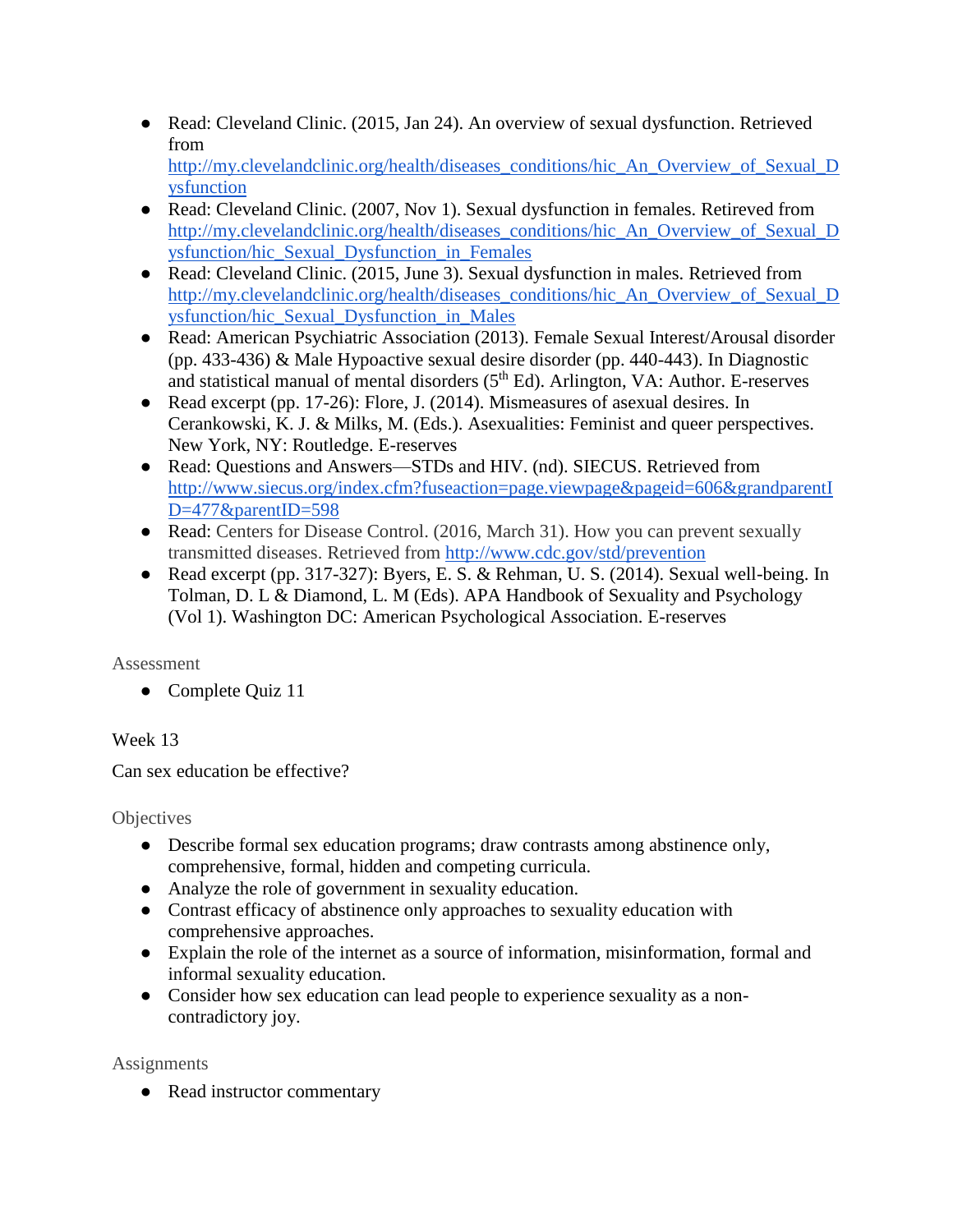- View sex ed lecture
- Read: Sexuality Education Q&A (nd). SIECUS. Retrieved from [http://www.siecus.org/index.cfm?fuseaction=page.viewpage&pageid=521&grandparentI](http://www.siecus.org/index.cfm?fuseaction=page.viewpage&pageid=521&grandparentID=477&parentID=514) [D=477&parentID=514](http://www.siecus.org/index.cfm?fuseaction=page.viewpage&pageid=521&grandparentID=477&parentID=514)
- Read: Abstinence-Only-Until-Marriage Q&A (nd). SIECUS. Retrieved from [http://www.siecus.org/index.cfm?fuseaction=page.viewpage&pageid=522&grandparentI](http://www.siecus.org/index.cfm?fuseaction=page.viewpage&pageid=522&grandparentID=477&parentID=523) [D=477&parentID=523](http://www.siecus.org/index.cfm?fuseaction=page.viewpage&pageid=522&grandparentID=477&parentID=523)
- Read: Lahey, J[.](http://www.theatlantic.com/education/archive/2015/03/what-schools-should-teach-kids-about-sex/387061/) (2015, May 6). What schools should teach about sex. The Atlantic. [Retrieved from http://www.theatlantic.com/education/archive/2015/03/what-schools](http://www.theatlantic.com/education/archive/2015/03/what-schools-should-teach-kids-about-sex/387061/)[should-teach-kids-about-sex/387061/](http://www.theatlantic.com/education/archive/2015/03/what-schools-should-teach-kids-about-sex/387061/)
- Read excerpt (pgs. 340-348; 360-362): Kendall, N. (2014). Sexuality Education. In Tolman, D. L & Diamond, L. M (Eds). APA Handbook of Sexuality and Psychology (Vol 2). Washington DC: American Psychological Association. E-reserves
- View: Scherker, A. (2014, October 27) If Driver's Ed Was Taught Like Sex Ed, It'd Be Just As Awkward. Huffington Post. [Retrieved from](http://www.huffingtonpost.com/2014/10/27/drivers-ed-taught-like-sex-ed_n_6054516.html)  [http://www.huffingtonpost.com/2014/10/27/drivers-ed-taught-like-sex](http://www.huffingtonpost.com/2014/10/27/drivers-ed-taught-like-sex-ed_n_6054516.html)[ed\\_n\\_6054516.html](http://www.huffingtonpost.com/2014/10/27/drivers-ed-taught-like-sex-ed_n_6054516.html)
- View Al Vernacchio's TED Talk: Sex needs a new metaphor. Here's one… wit[h](https://www.ted.com/talks/al_vernacchio_sex_needs_a_new_metaphor_here_s_one) [https://www.ted.com/talks/al\\_vernacchio\\_sex\\_needs\\_a\\_new\\_metaphor\\_here\\_s\\_one](https://www.ted.com/talks/al_vernacchio_sex_needs_a_new_metaphor_here_s_one)

- Complete Quiz 12
- Post final version of wiki entry

# Week 14

What is the impact of media and new technologies on human sexuality?

# **Objectives**

- Apply psychological perspectives to entertainment media and new technologies.
- Analyze the impact of the sexual themes and imagery that saturate media on the attitudes, beliefs, and behaviors of people who consume them.
- Contrast the extent to which entertainment media are positive and negative in their impact.
- Discuss the extent to which humans are passive recipients of media messages and the extent to which people with certain characteristics choose to expose themselves to certain media content.
- Explain a parent's potential role in mediating their children's exposure to entertainment media and digital technology.
- Analyze how digital technologies shape human sexual interactions.

- Read instructor commentary
- Read excerpt (pgs.373-379; 382-386; 388-394): Ward, L. M., Reed, L., Trinh, S. L., & Foust, M. F. (2014). Sexuality and entertainment media. In Tolman, D. L & Diamond, L.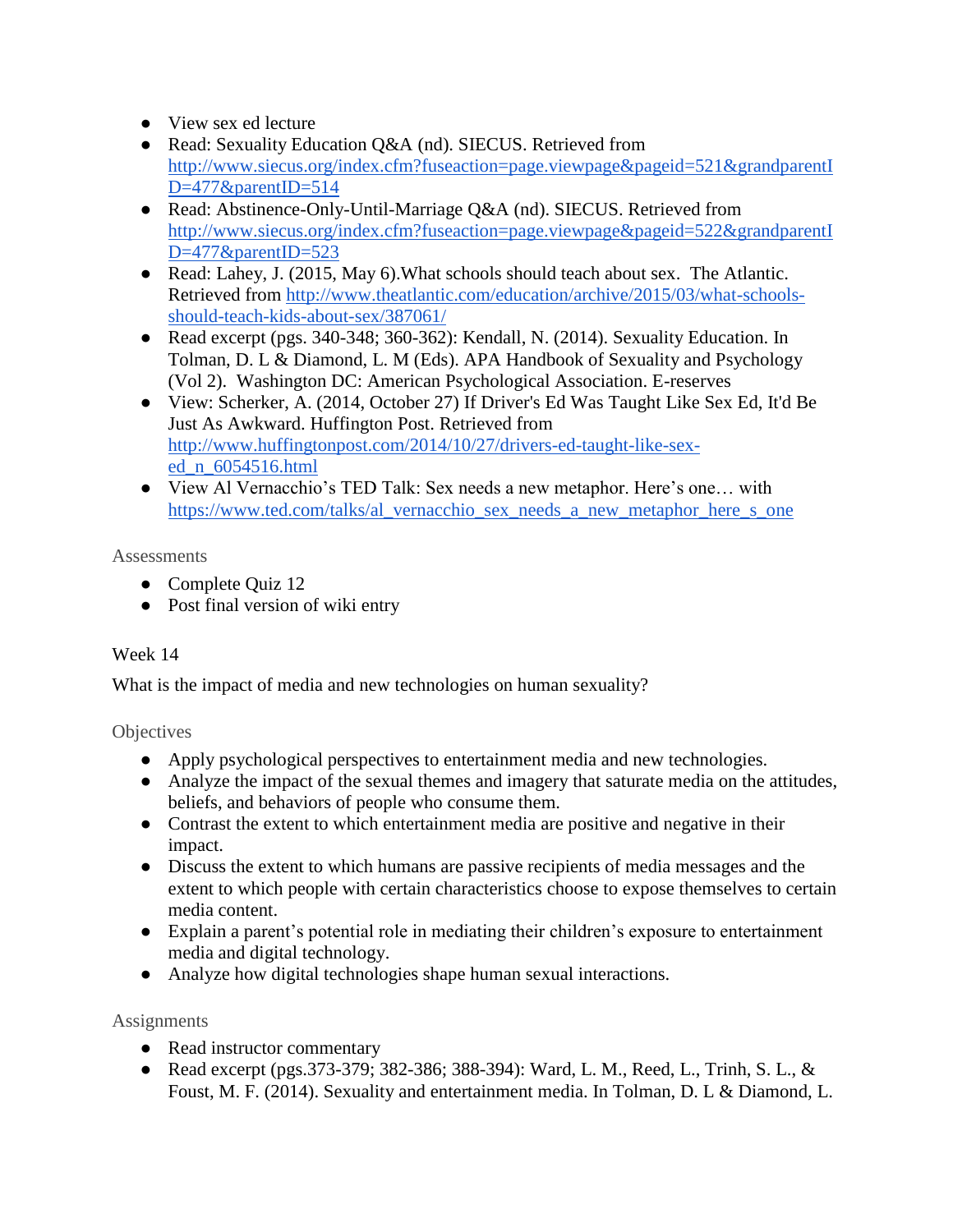M (Eds). APA Handbook of Sexuality and Psychology (Vol 2). Washington DC: American Psychological Association. E-reserves

- View: Stokes, C. (nd). How movies teach manhood. Retrieved from [https://www.ted.com/talks/colin\\_stokes\\_how\\_movies\\_teach\\_manhood](https://www.ted.com/talks/colin_stokes_how_movies_teach_manhood)
- Read excerpt (pgs. 77-93): Buhi, E. R., Blunt, H., Wheldon, C., & Bull, S. S. (2014). Sexuality and new technologies. In Tolman, D. L & Diamond, L. M. (Eds). APA Handbook of Sexuality and Psychology (Vol 2). Washington DC: American Psychological Association. E-reserves
- View: Bradbent, S. (2009). How the internet enables intimacy. Retrieved fro[m](https://www.ted.com/talks/stefana_broadbent_how_the_internet_enables_intimacy) [https://www.ted.com/talks/stefana\\_broadbent\\_how\\_the\\_internet\\_enables\\_intimacy](https://www.ted.com/talks/stefana_broadbent_how_the_internet_enables_intimacy)

**Assessments** 

• Complete Quiz 13

### Finals Week

### Assessment

• Complete the final exam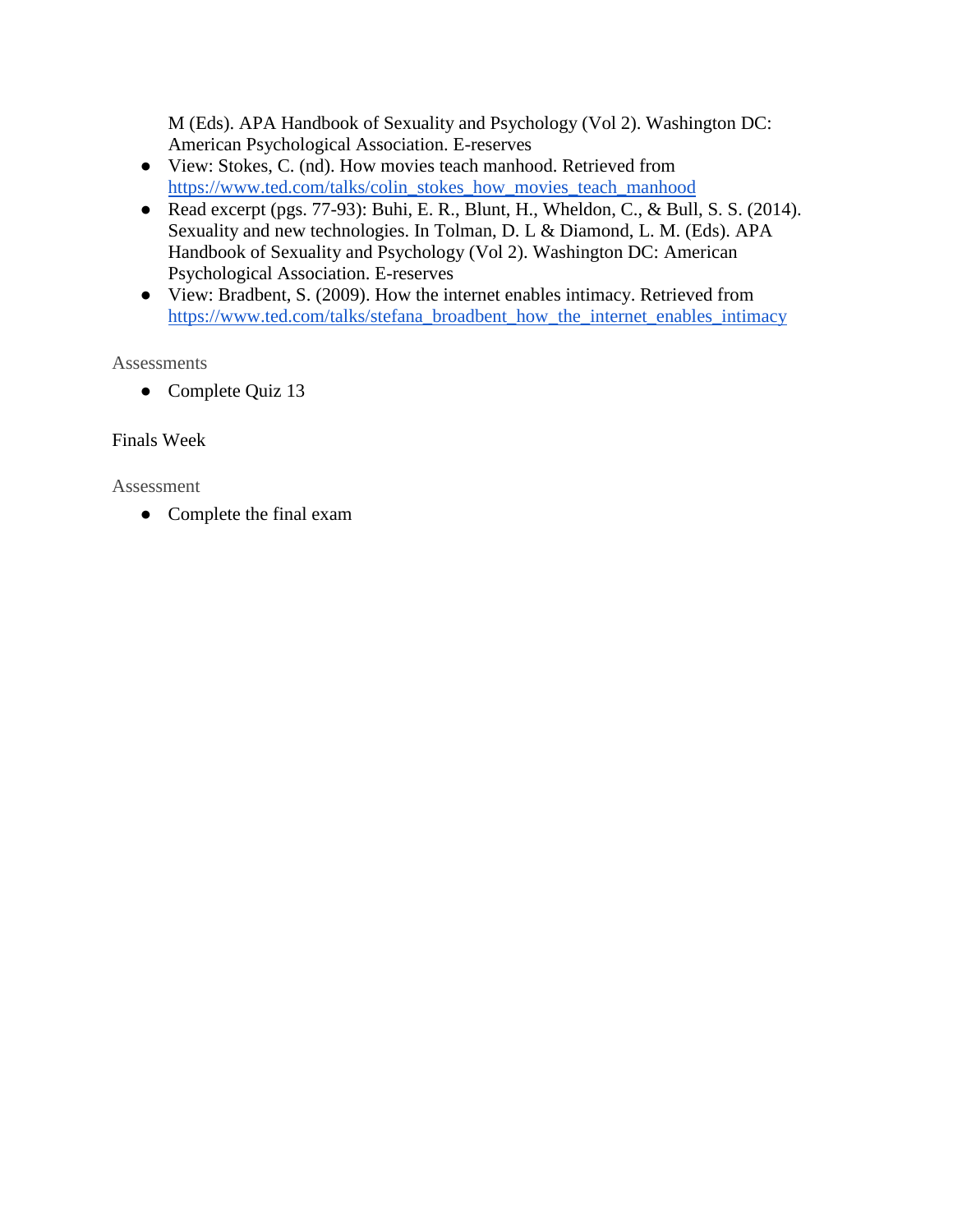# Calendar

| Week           | Date                                 | Topic                                                                                                              | Assessment<br>Deadlines                                       |
|----------------|--------------------------------------|--------------------------------------------------------------------------------------------------------------------|---------------------------------------------------------------|
| $\mathbf{1}$   | 9/4                                  | What can I expect from this course?                                                                                | $9/9$ -Quiz 1<br>Post brief<br>introduction                   |
| $\overline{2}$ | 9/10                                 | What does it mean to be sexual?                                                                                    | $9/16$ -Quiz 2                                                |
| 3              | 9/17                                 | What theoretical models frame our<br>understanding of sexuality? How do<br>psychologists study human sexuality?    | $9/23$ -Quiz 3                                                |
| $\overline{4}$ | 9/24                                 | What historical and/or religious assumptions<br>underlie contemporary beliefs about<br>sexuality?                  | 9/30-Quiz 4 post<br>draft wiki<br>question                    |
| 5              | 10/1                                 | What is sexual orientation and how does it<br>develop?                                                             | $10/7$ -Quiz 5<br>Comment on<br>others' wiki<br>questions     |
| 6              | 10/10<br>(break $10/8$ -<br>$10/9$ ) | What is a lovemap and how is it related to<br>sexual health?                                                       | 10/14-Quiz 6                                                  |
| 7              | 10/15                                | Exam                                                                                                               | 10/21-Midterm                                                 |
| 8              | 10/22                                | How do people come to know themselves as<br>male or female, masculine or feminine, boys<br>or girls, men or women? | 10/28-Quiz 7<br>Post at least 5<br>references in<br>APA style |
| 9              | 10/29                                | What is the impact of the sex industry on<br>participants and consumers?                                           | $11/4$ -Quiz 8                                                |
| 10             | 11/5                                 | What's love got to do with it?                                                                                     | 11/11-Quiz 9<br>Post draft wiki<br>entry                      |
| 11             | 11/12                                | What is marriage and how can long term<br>sexual relationships be sustained?                                       | 11/18-Quiz 10<br>Comment on<br>others' wiki<br>entries        |
| <b>Break</b>   | $11/21-23$                           | Thanksgiving                                                                                                       |                                                               |